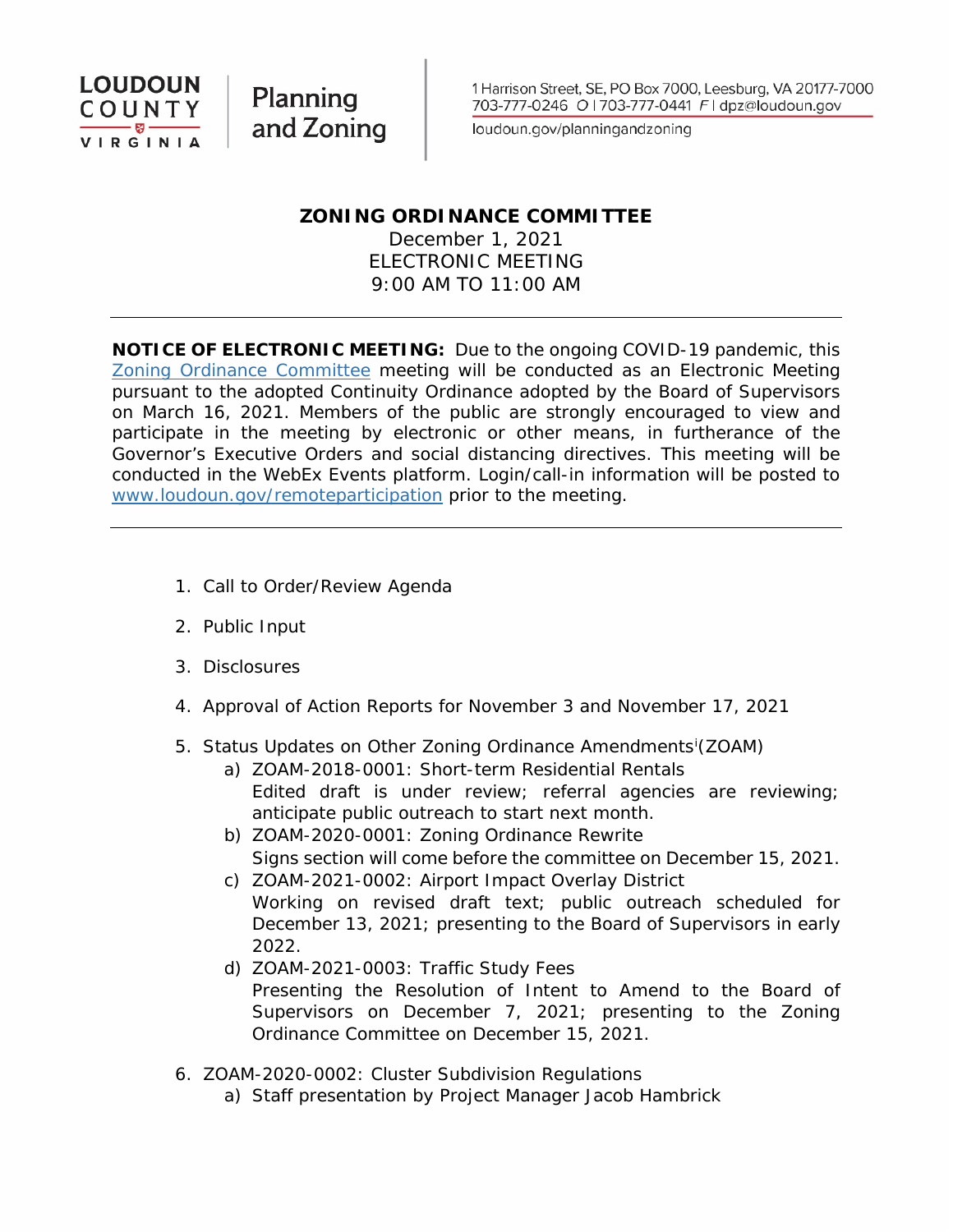- 7. New Business
- 8. Upcoming Meetings a) Electronic meeting. Wednesday, December 15, 2021, 9:00 AM.
- <span id="page-1-0"></span>9. Adjourn

<sup>&</sup>lt;sup>i</sup> View project documents at [www.loudoun.gov/lola.](http://www.loudoun.gov/lola)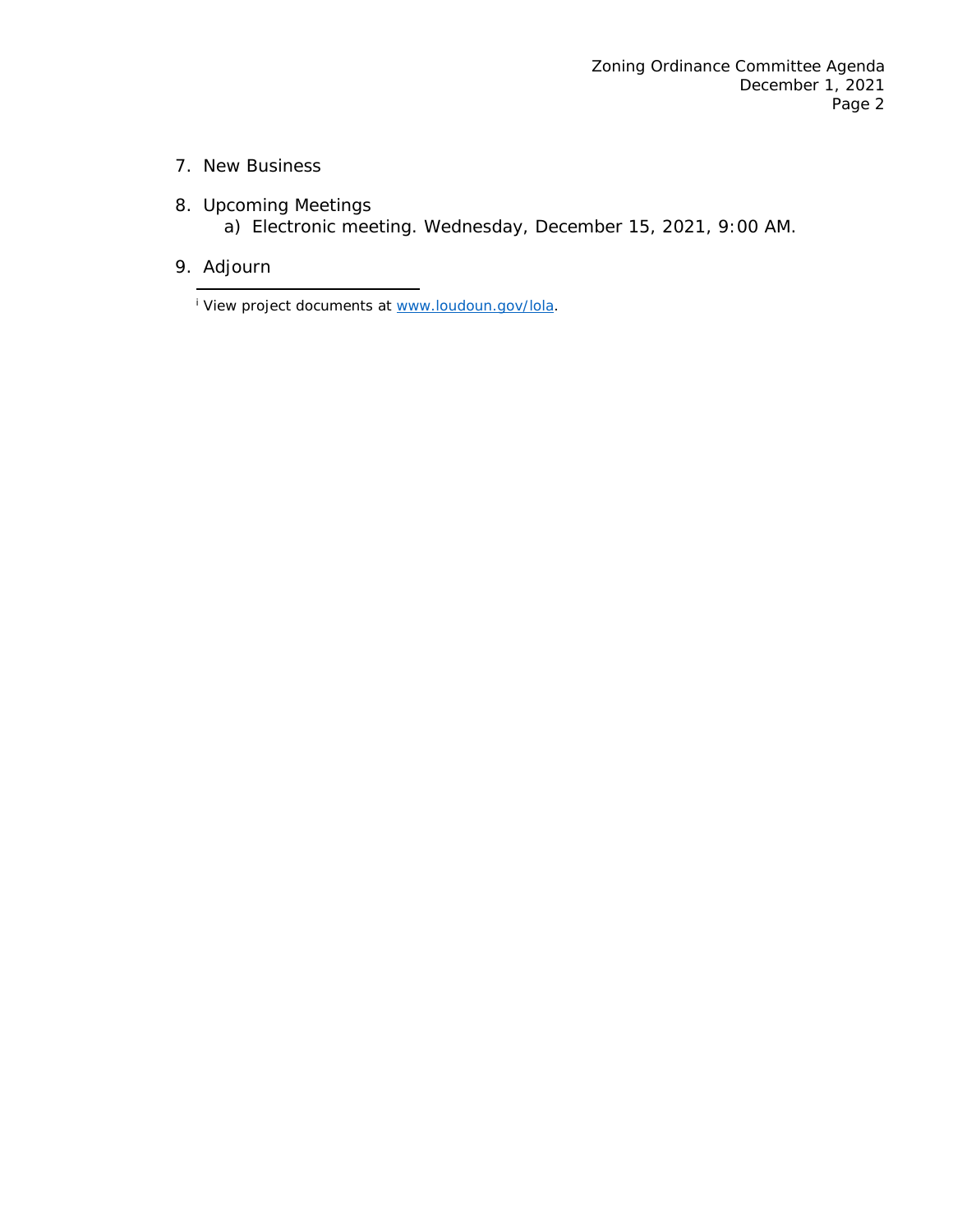

loudoun.gov/planningandzoning

# **ACTION REPORT** ZONING ORDINANCE COMMITTEE November 3, 2021

The content of any statements, updates, or discussions associated with the items and actions noted below can be obtained by listening to the meeting via the following link: [https://loudoun.granicus.com/player/clip/6798?view\\_id=78&redirect=true](https://loudoun.granicus.com/player/clip/6798?view_id=78&redirect=true)

# CALL TO ORDER/REVIEW AGENDA (ADDITIONS/DELETIONS)

Chair Kevin Ruedisueli moved that the Zoning Ordinance Committee convene the November 3, 2021, meeting as an electronic meeting pursuant to the Virginia Freedom of Information Act in response to the COVID-19 Pandemic. (14 members participating remotely at time of motion.)

# PUBLIC INPUT

Lou Canonico provided written comments on the Zoning Ordinance Rewrite Zoning Districts.

Related documents: [www.loudoun.gov/zoningordinancecommittee](http://www.loudoun.gov/zoningordinancecommittee)

*ZOC Action*: None.

# **DISCLOSURES**

Committee Member Jeff Browning disclosed he had received a couple of emails from a brewery owner suggesting he remember his duties to the Rural Economic Development Council, specifically regarding economic development.

Committee Member Bridge Littleton disclosed he had a conversation with Supervisor Mike Turner on zoning matters.

# APPROVAL OF ACTION REPORTS FOR OCTOBER 6 AND OCTOBER 20, 2021

Committee Member John Merrithew moved that the Zoning Ordinance Committee approve the Action Report for October 6, 2021. (Seconded by Jean Ault.)

Committee Member Joe Paciulli offered a friendly amendment to clarify text under New Business. Proposed edit as follows: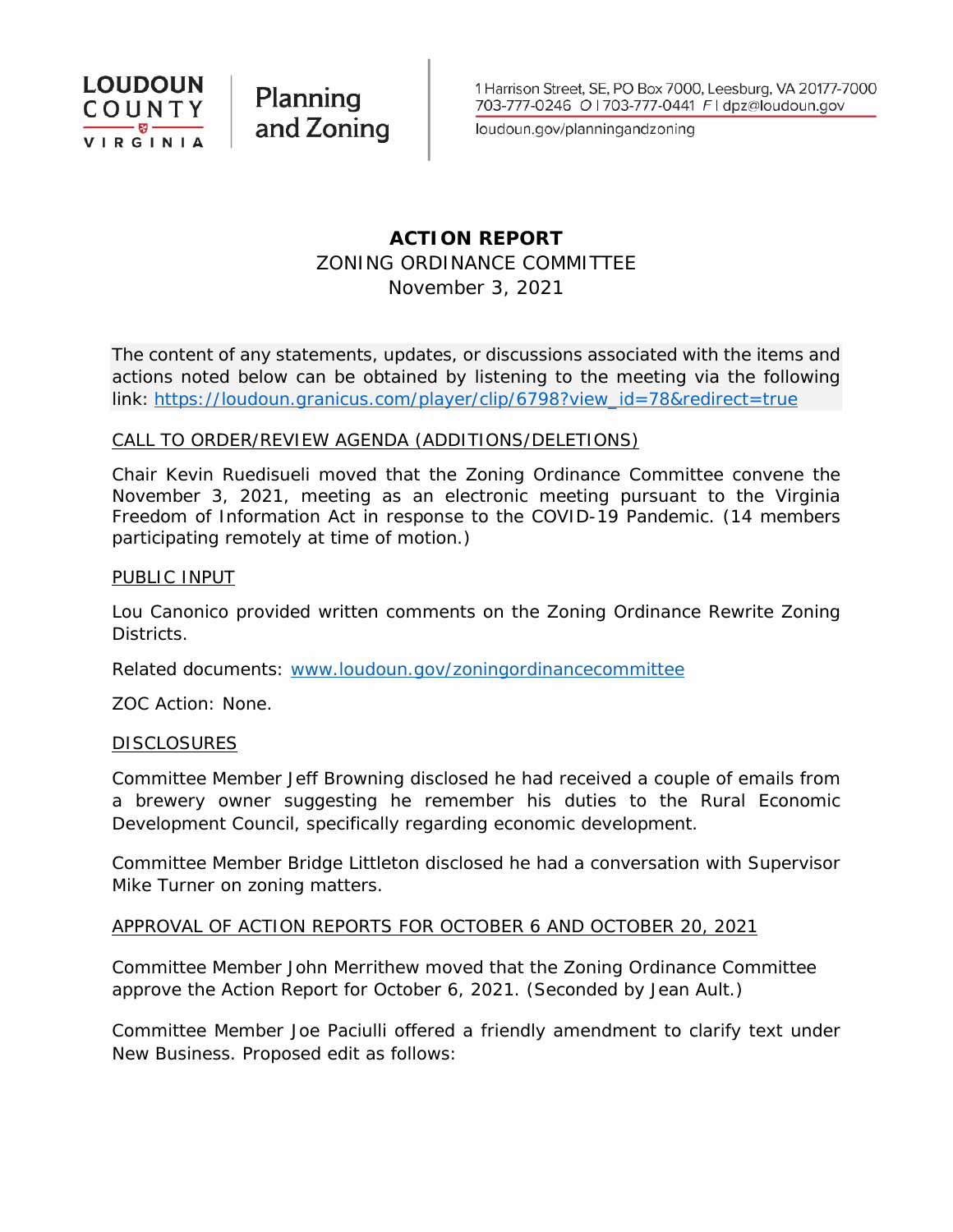*Committee members questioned staff Staff was questioned about draft text that was deleted …………and later same paragraph…………. another engagement. Committee members Those discussing it continued to express their concerns …………….*

Committee Member Merrithew accepted the friendly amendment.

(The motion, as amended, passed via roll call vote 14-0-4-1: Michael Capretti, Sam Chapman, Packie Crown, and Ross Stevens absent for the vote; Eric Zicht abstained.)

Committee Member Merrithew moved that the Zoning Ordinance Committee approve the Action Report for October 20, 2021. (Seconded by Jean Ault.)

Committee Member Paciulli offered a friendly amendment to add text under New Business. Proposed additional item:

*Chair Ruedisueli suggested ZOC move on from past dialog on use standards and ZOC's intent and process. After discussion the consensus was to move on.*

(The motion, as amended, passed via roll call vote 14-0-4-1: Michael Capretti, Sam Chapman, Packie Crown, and Ross Stevens absent for the vote; Eric Zicht abstained.)

# STATUS UPDATES ON OTHER ZONING ORDINANCE AMENDMENTS (ZOAM)

Deputy Zoning Administrator Ryan Reed provided the following status updates:

a) ZOAM-2018-0001: Short Term Residential Rentals Revised draft text presented to the Zoning Ordinance Committee on October 20, 2021; to be followed by referral agencies review; anticipate final draft text ready for public outreach December 2021.

Staff contacts: Mark Stultz and Ethan Strickler

b) ZOAM-2020-0002: Cluster Subdivision Regulations Preparing draft text, interactive story maps were released on [GeoHub](https://geohub-loudoungis.opendata.arcgis.com/) for prime agricultural soils, cluster subdivisions, etc.; draft text to return to the Zoning Ordinance Committee on December 1, 2021.

Staff contacts: Mark Stultz and Jacob Hambrick

c) ZOAM-2021-0002: Airport Impact Overlay District: draft text to be reviewed by the Zoning Ordinance Committee; public outreach scheduled for December 13, 2021; presenting to the Board of Supervisors in January 2022.

Staff contacts: Mark Stultz and Josh Peters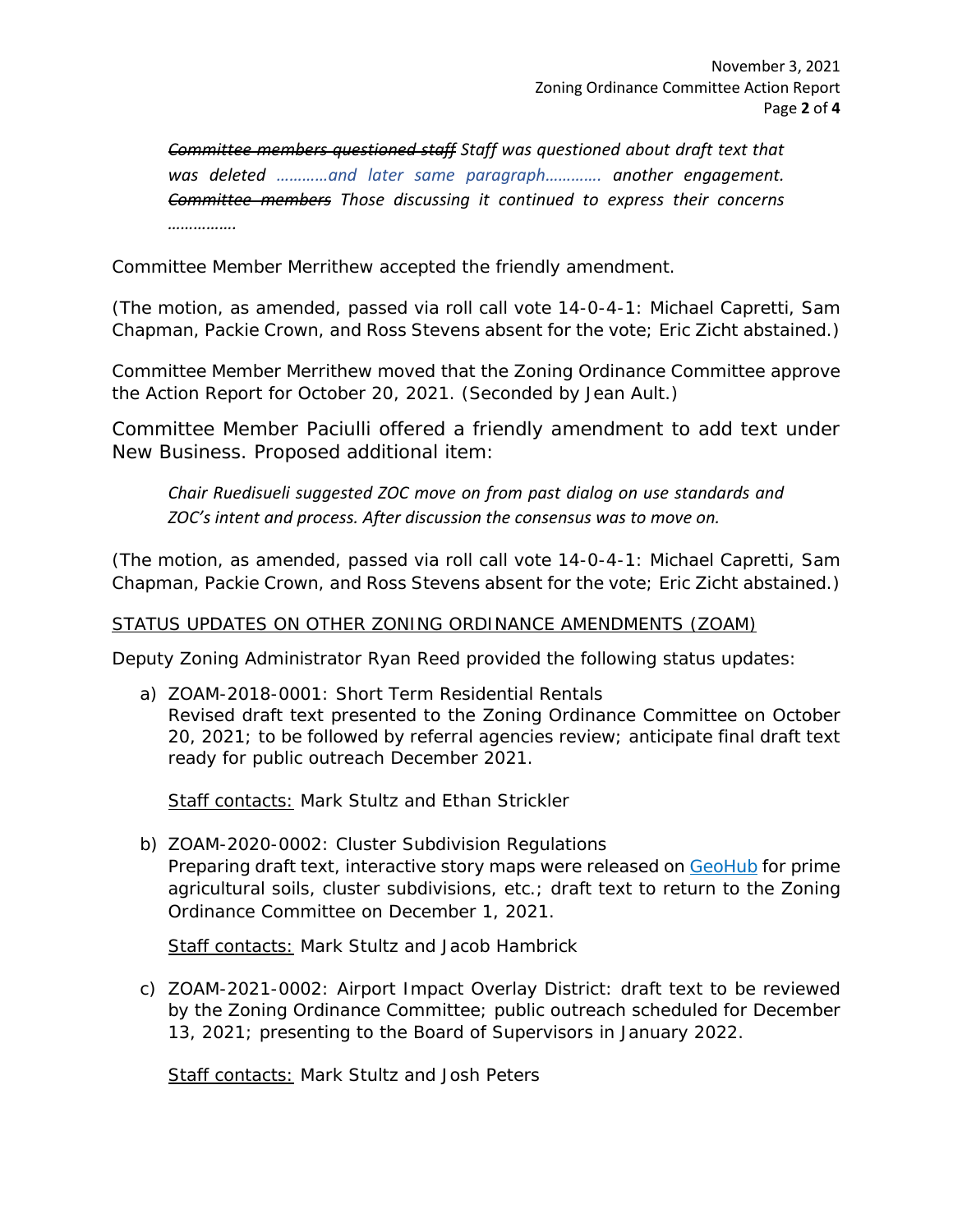*ZOC Action:* To better understand project timelines and priorities, Committee Member Maura Walsh-Copeland asked staff to provide a full year gantt chart of ZOAMs to include those anticipated for 2022. Chair Ruedisueli added the chart could be included in the next packet.

# ZOAM-2020-0001: ZONING ORDINANCE REWRITE

Deputy Zoning Administrator Reed and Principal Planner Kate McConnell facilitated discussion on Chapter 2 - Zoning Districts. Committee discussion generally included the following topics: the number of zoning districts, variation in lot sizes, affordability, residential FAR, bonus FAR, criteria for districts, development plans (FIDP), phasing, development patterns/conditions on the ground, data center heights, transition plans, pedestrian and bicycle connectivity network, visuals, subjective nature of the ZO (i.e. lot variations – "sufficiently varied", "distributed", "minimize impact"), rigidity in dictating architecture (garages) and road access (grid pattern), overall too literal in "let's implement the comp plan" (planning vs zoning goals), flexibility and concern with inconsistency, aspirational text, JLMA language – concern with how redefined, realigned, and coordinated with towns, sq ft per person and relation to affordability, revisiting uses like data centers in the JLMAs, complexity of the section, achievability of goals, concern with ranges and flexibility, developing urban blocks with current planning ideas, reflecting context in text, length of urban blocks, affordable dwelling units, form based code, setbacks, implementation at metro centers, too many restrictions and too prescriptive, and unintended consequences.

ZOC Action: Chair Ruedisueli asked staff to read the Design Cabinets charrette on Loudoun Gateway Station and the Urban Employment Area to understand context.

Committee Member Walsh-Copeland requested a complete table index in enCode Plus.

Link to full discussion: [https://loudoun.granicus.com/player/clip/6798?meta\\_id=201044](https://loudoun.granicus.com/player/clip/6798?meta_id=201044)

# SUBCOMMITTEE STRUCTURE

Deferred to November 17, 2021.

# NEW BUSINESS

None.

# UPCOMING MEETINGS

Electronic meeting. Wednesday, November 17, 2021, at 9:00 AM.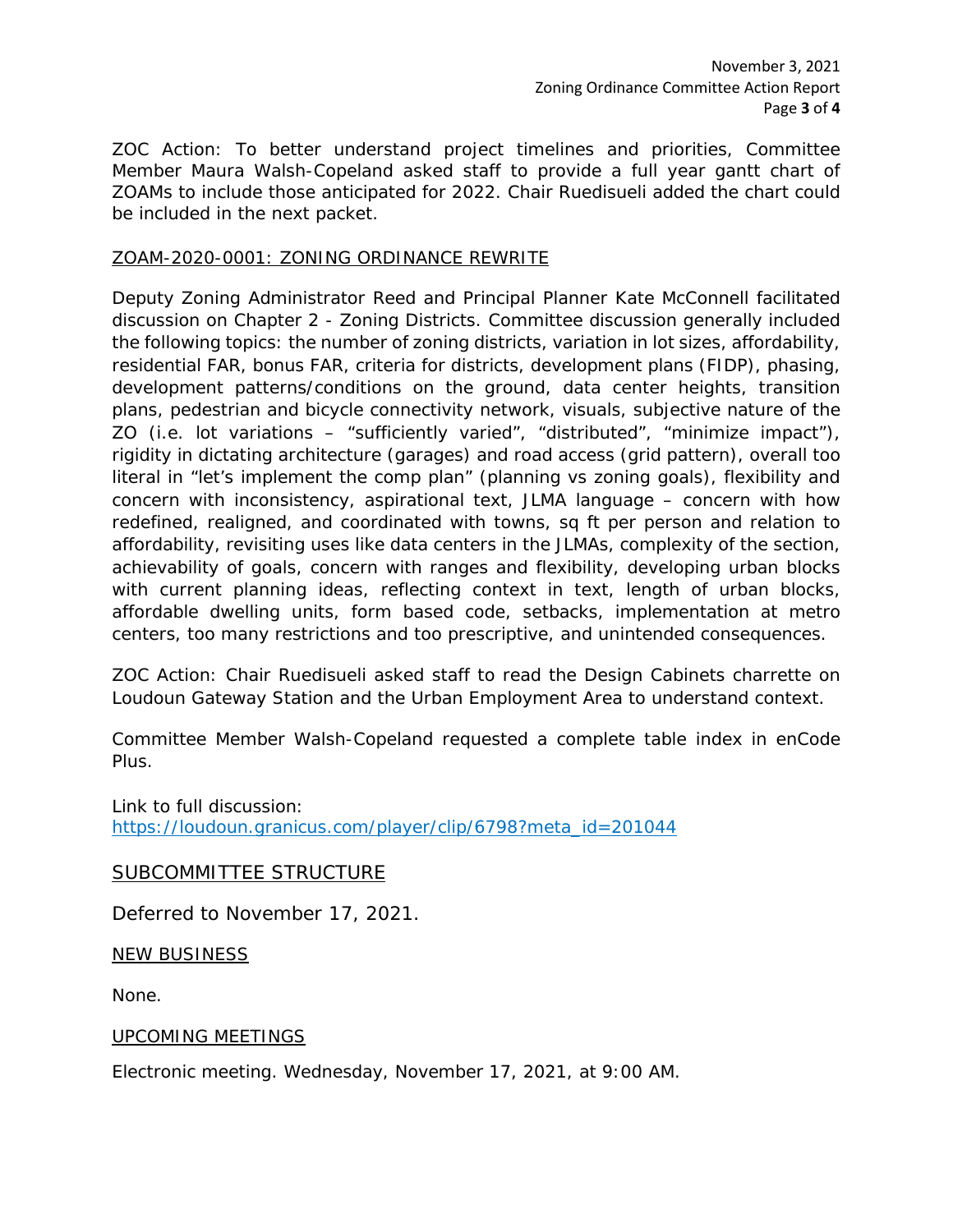#### MEETING ADJOURNED

Chair Ruedisueli adjourned the November 3, 2021, Zoning Ordinance Committee meeting.

#### MEETING ATTENDANCE

PLANNING COMMISSIONER PRESENT: John Merrithew, Sterling District

ZOC MEMBERS PRESENT:

Kevin Ruedisueli, Subject Matter Expert - Architect, *Chair* Jean Ault, Subject Matter Expert – Urban Land Use Planner Gem Bingol, Environmental Organization Rich Brittingham, Dulles Area Association of Realtors Jeff Browning, Rural Economic Development Council Colleen Gillis, Loudoun County Chamber of Commerce Charles Houston, Citizen-At-Large Ben Keethler, Homeowner/Condominium Association Matt Lawrence, Northern Virginia Building Industry Association Bridge Littleton, Coalition of Loudoun Towns Joe Paciulli, Economic Development Advisory Commission Tia Walbridge, Farm Bureau Maura Walsh-Copeland, Preservation/Conservation Organization Eric Zicht, Citizen-At-Large

ZOC MEMBERS ABSENT:

Michael Capretti, Citizen-At-Large, *Vice-Chair* Sam Chapman, Citizen-At-Large Packie Crown, Citizen-At-Large Ross Stevens, Commercial Real Estate Development Association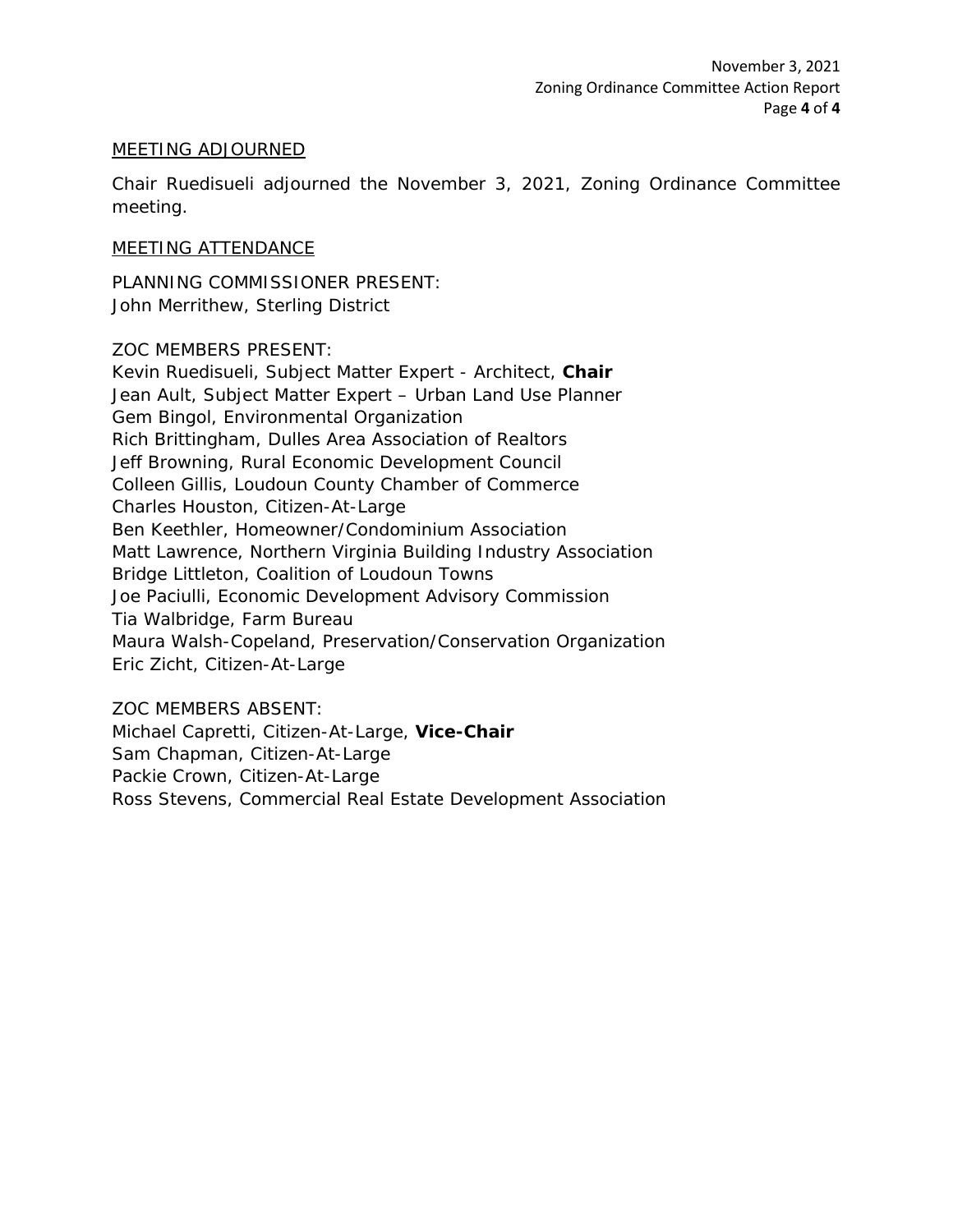

loudoun.gov/planningandzoning

# **ACTION REPORT** ZONING ORDINANCE COMMITTEE November 17, 2021

The content of any statements, updates, or discussions associated with the items and actions noted below can be obtained by listening to the meeting via the following link: [https://loudoun.granicus.com/player/clip/6809?view\\_id=78&redirect=true](https://loudoun.granicus.com/player/clip/6809?view_id=78&redirect=true)

# CALL TO ORDER/REVIEW AGENDA (ADDITIONS/DELETIONS)

Chair Kevin Ruedisueli moved that the Zoning Ordinance Committee convene the November 17, 2021, meeting as an electronic meeting pursuant to the Virginia Freedom of Information Act in response to the COVID-19 Pandemic. (16 members participating remotely at time of motion.)

*ZOC Action*: Chair Ruedisueli moved agenda item Subcommittee Structure ahead of Public Input.

# SUBCOMMITTEE STRUCTURE

Deputy Director James David suggested the following four subcommittees for the Zoning Ordinance Rewrite: Uses, Zoning Districts, Development Standards, and Attainable Housing. He stated each one would have four to five members and would meet at least twice. Proposed timeline:

- March Review Expectations and Outcomes (Committee of the Whole).
- April Subcommittees Meet (No Committee of the Whole).
- May Present Findings and Recommendations (Committee of the Whole).

Chair Ruedisueli asked committee members to submit their first two subcommittee choices to him and Planning Assistant Christina Torrible. He stated the meetings would be open to the public, recorded, and held virtually or in person at the Government Center.

Deputy Director David stated meetings were not restricted to Wednesdays. He explained the purpose of the subcommittees was not to draft text but to submit findings, recommendations, and observations to the Planning Commission. Deputy Director David stated he would talk with the Planning Commission Chair Forest Hayes to hear his ideas on the final product.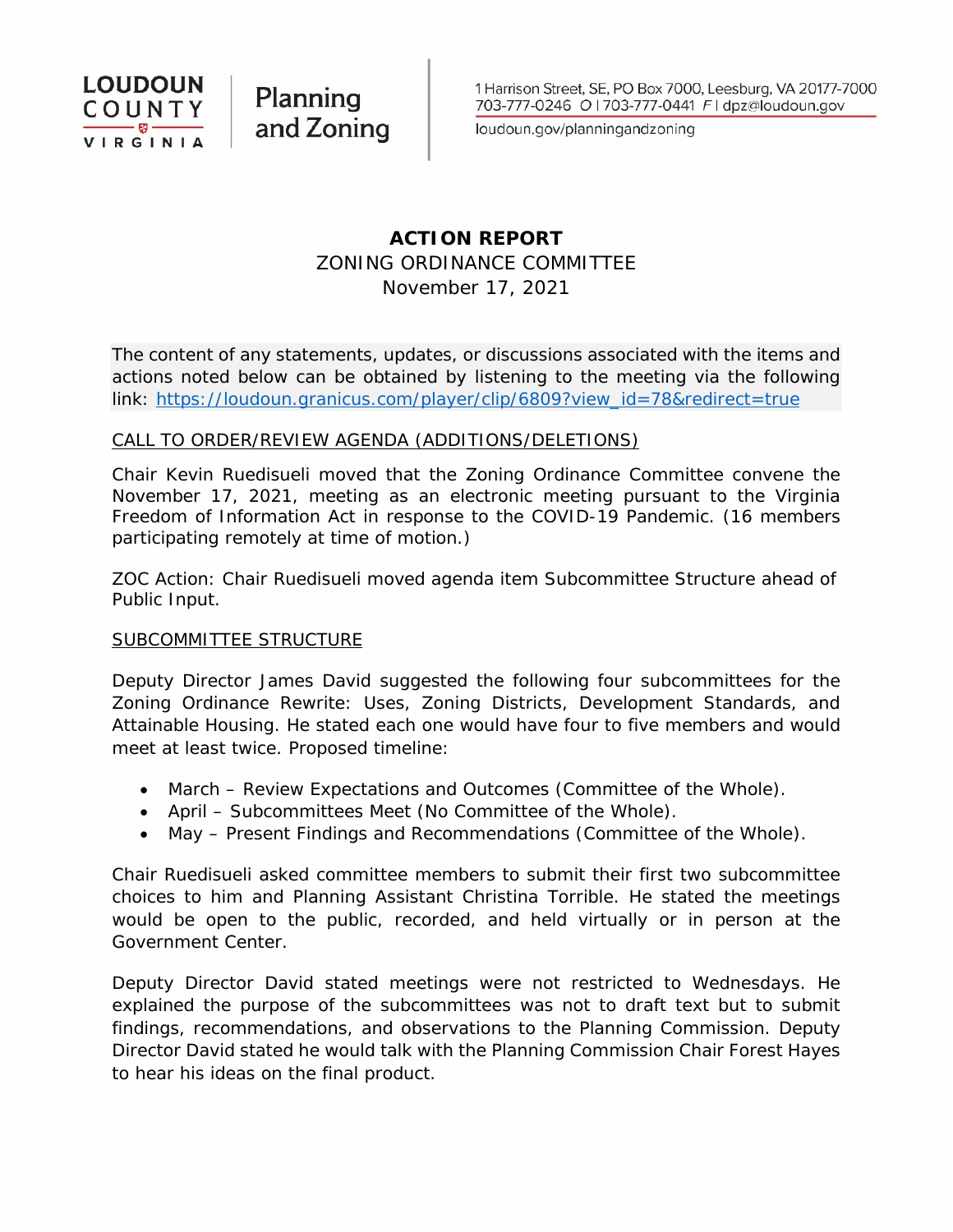November 17, 2021 Zoning Ordinance Committee Action Report Page **2** of **3**

Committee discussion generally included the following topics: voting, serving on more than one subcommittee, splitting the subcommittee for Zoning Districts, spring break (second week in April)/meeting conflicts, staff and conference room resources, duration of subcommittee meetings, and staff facilitator role.

Link to full discussion: [https://loudoun.granicus.com/player/clip/6809?meta\\_id=202004](https://loudoun.granicus.com/player/clip/6809?meta_id=202004)

# PUBLIC INPUT

None.

#### **DISCLOSURES**

Committee Member Eric Zicht disclosed he had a meeting with Deputy Director David and others concerning the Rural Commercial districts.

#### STATUS UPDATES ON OTHER ZONING ORDINANCE AMENDMENTS (ZOAM)

Deputy Zoning Administrator Ryan Reed provided the following status updates:

a) ZOAM-2018-0001: Short Term Residential Rentals Edited draft under internal review; referral agencies reviewing; anticipate public outreach to start next month.

Staff contacts: Mark Stultz and Ethan Strickler

b) ZOAM-2020-0002: Cluster Subdivision Regulations Edited draft under internal review; draft text to return to the Zoning Ordinance Committee in December.

Staff contacts: Mark Stultz and Jacob Hambrick

c) ZOAM-2021-0002: Airport Impact Overlay District Working on revised draft text; public outreach scheduled for December 13, 2021; presenting to the Board of Supervisors in early 2022.

Staff contacts: Mark Stultz and Josh Peters

# ZOAM-2020-0001: ZONING ORDINANCE REWRITE

Principal Planner Kate McConnell facilitated discussion on Chapter 2 - Zoning Districts. Committee discussion generally included the following topics: updating the village overlay regulations, JLMA's, small area plans, natural resources/open space, [Linear](https://www.loudoun.gov/5472/About)  [Parks and Trails System](https://www.loudoun.gov/5472/About) as guiding document, affordability, form based, too many layers, coordinating with towns, setbacks, rezoning's, overarching subjective terms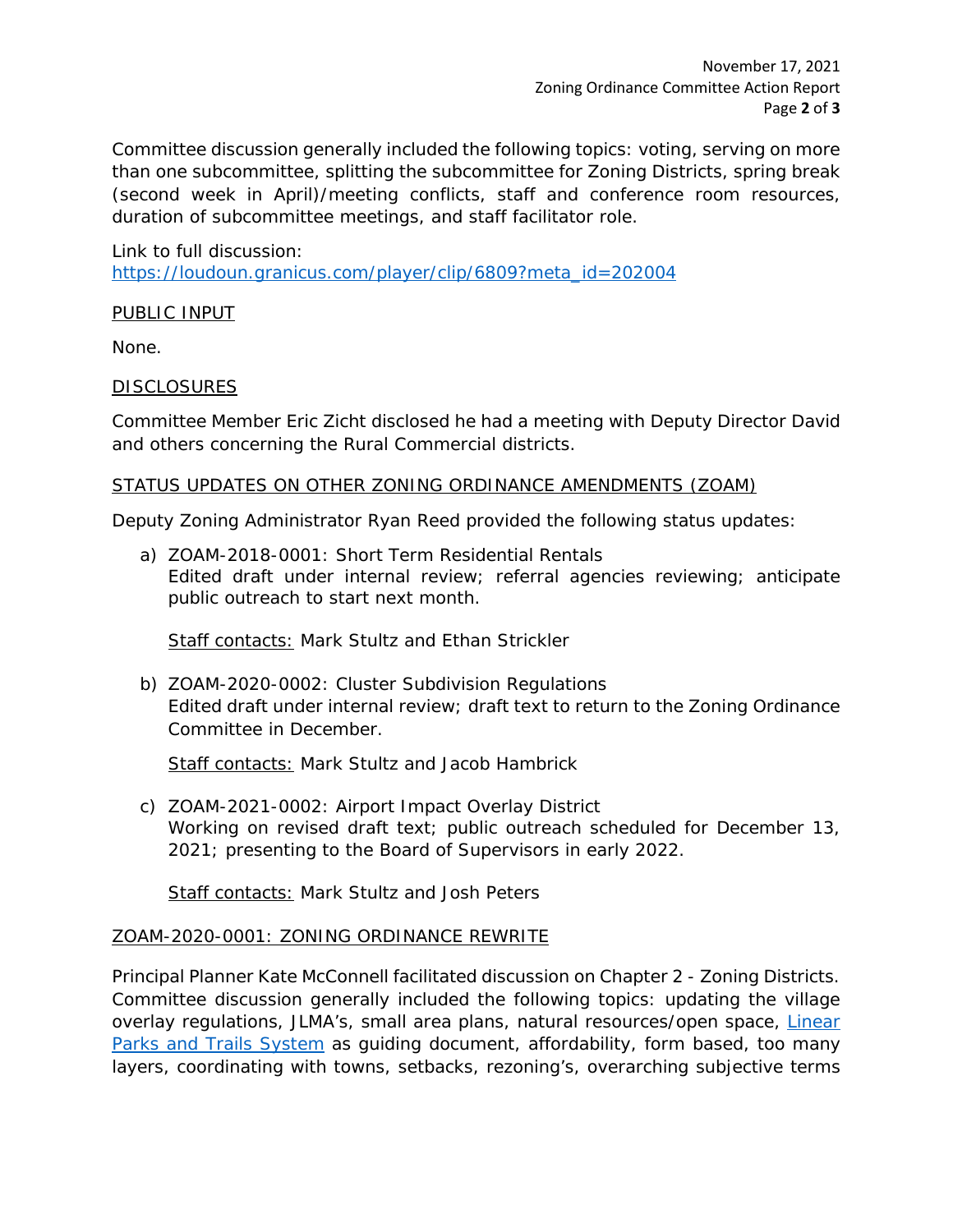(i.e. avoid, reduce), text - negative versus positive tone, location of place type in applicability section, benchmark criteria, and the purpose statement.

Link to full discussion: [https://loudoun.granicus.com/player/clip/6809?meta\\_id=202001](https://loudoun.granicus.com/player/clip/6809?meta_id=202001)

#### NEW BUSINESS

None.

#### UPCOMING MEETINGS

Electronic meeting. Wednesday, December 1, 2021, at 9:00 AM.

#### MEETING ADJOURNED

Chair Ruedisueli adjourned the November 17, 2021, Zoning Ordinance Committee meeting.

#### MEETING ATTENDANCE

PLANNING COMMISSIONER PRESENT: John Merrithew, Sterling District

# ZOC MEMBERS PRESENT:

Kevin Ruedisueli, Subject Matter Expert - Architect, *Chair* Michael Capretti, Citizen-At-Large, *Vice-Chair* Jean Ault, Subject Matter Expert – Urban Land Use Planner Gem Bingol, Environmental Organization Rich Brittingham, Dulles Area Association of Realtors Jeff Browning, Rural Economic Development Council Colleen Gillis, Loudoun County Chamber of Commerce Charles Houston, Citizen-At-Large Ben Keethler, Homeowner/Condominium Association Matt Lawrence, Northern Virginia Building Industry Association Bridge Littleton, Coalition of Loudoun Towns Joe Paciulli, Economic Development Advisory Commission Tia Walbridge, Farm Bureau Maura Walsh-Copeland, Preservation/Conservation Organization Eric Zicht, Citizen-At-Large

ZOC MEMBERS ABSENT: Sam Chapman, Citizen-At-Large Packie Crown, Citizen-At-Large Ross Stevens, Commercial Real Estate Development Association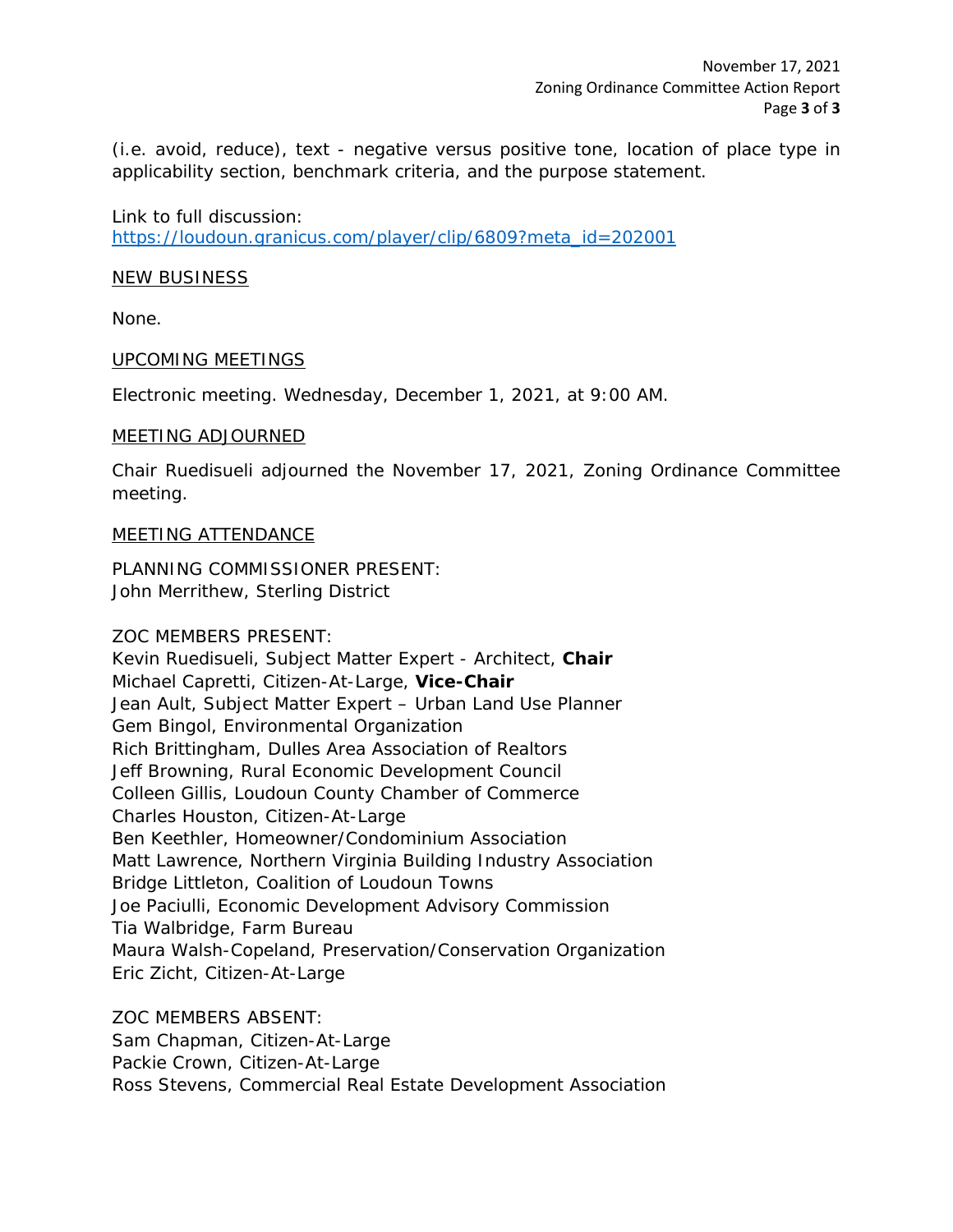

1 Harrison Street, SE, PO Box 7000, Leesburg, VA 20177-7000 703-777-0246 O | 703-777-0441 F | dpz@loudoun.gov

loudoun.gov/planningandzoning

# MEMORANDUM

To: Zoning Ordinance Committee From: Jacob Hambrick, Senior Planner, Zoning Administration Ryan Reed, Deputy Zoning Administrator Date: 11/24/2021 Re: December 1, 2021, ZOC Meeting **Progress Update on ZOAM-2020-0002, Cluster Subdivision Regulations**

The Zoning Ordinance Committee (ZOC) is receiving a progress update on the Zoning Ordinance Amendment (ZOAM) to amend the current cluster subdivision regulations of the AR-1 and AR-2 zoning districts to improve cluster design, preserve prime agricultural soils, and ensure the success of the rural economy within the Rural Policy Area of the County. ZOAM-2020-0002 is proceeding in parallel to the Zoning Ordinance Rewrite (ZOR) effort and is anticipated to reach completion during the second half of the calendar year 2022. This progress update provides ZOC with draft text concepts pertaining to Revised 1993 Loudoun County Zoning Ordinance ("Zoning Ordinance") Article 2 (Sections 2-100 (AR-1), 2-200 (AR-2)) and Article 8, Definitions, pursuant to work plan guidance from the Board of Supervisors (Board) and the status of ZOAM-2020-0002.

This is consistent with the ZOC bylaws that state, "at the discretion of the Planning Commission, County staff, or Board of Supervisors (Board), ZOC may be asked to provide input on proposed amendments prior to the initiation of the referral process."

Recommendations may include, but are not limited to:

- a. Correcting errors and inconsistencies;
- b. Clarifying regulations;
- c. Simplifying the Zoning Ordinance to make it more user friendly;
- d. Keeping the Zoning Ordinance current to reflect changes in the state code, the market, economic, fiscal and land use conditions and the emergence of new uses;
- e. Addressing a specific issue;
- f. Identifying when proposed Zoning Ordinance amendments are inconsistent with the Comprehensive Plan and may require a Comprehensive Plan amendment (Board of Supervisors, October 6, 2020).

# **Project Description**

The *Loudoun County 2019 General Plan* (2019 GP), adopted by the Board of Supervisors (Board) in June 2019, carried forward the growth management approach of the Rural Policy Area (RPA) provided for in the prior plan, the Revised General Plan (RGP), which seeks to retain farmland and sustain the rural economy. The RPA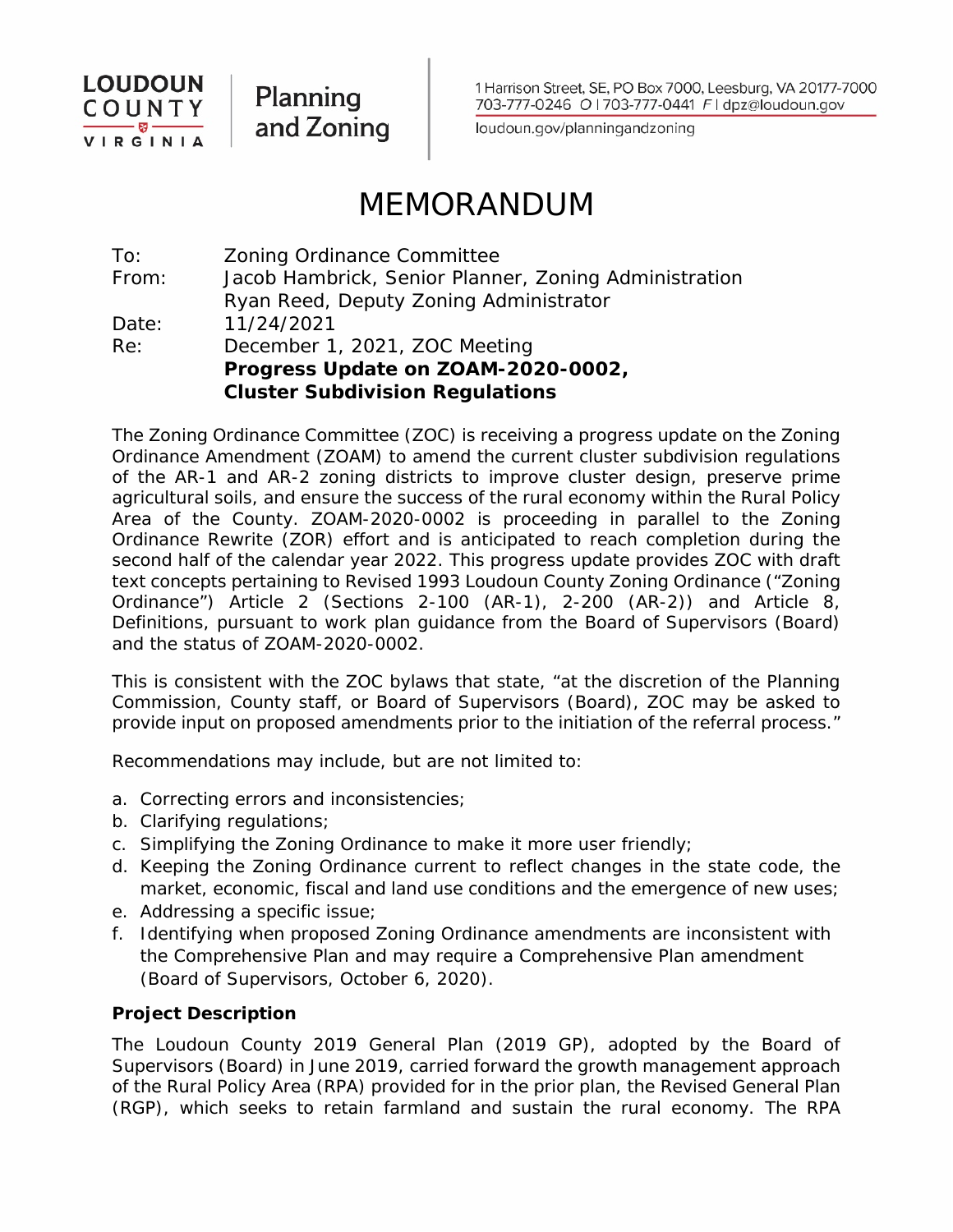ZOC Memorandum December 1, 2021, Meeting Page 2

strategies and actions of the 2019 GP specifically point to "evaluating" and "revising" zoning regulations and design standards to improve upon development within the RPA to incorporate and protect natural features as well as ensure the success of rural economy uses and agricultural operations.

ZOAM-2020-0002 looks to guide all future cluster residential subdivision applications in the Agricultural Rural – 1 (AR-1) and Agricultural Rural – 2 (AR-2) zoning districts with amendments to improve the design of clustered residential development by incorporating natural features, protecting, and conserving agriculturally productive prime agricultural soils, allowing for equine and rural economy uses, and further implementing the policies of the 2019 GP with respect to clustered rural residential development.

# **Background**

On [June 16, 2020, a Board Member Initiative](https://lfportal.loudoun.gov/LFPortalinternet/0/edoc/422185/Item%2004%20BMI-Rural%20Cluster%20Development%20and%20Prime%20Agricultural%20Soil%20Amendments.pdf) (BMI) was brought forward by Chair Randall and Supervisor Buffington seeking amendments to ordinances and revisions to regulations to improve cluster development design, preserve prime agricultural soils, and ensure the success of rural economy uses in the AR-1 and AR-2 zoning districts of the RPA. The Board approved the BMI (9-0) and directed staff to begin the process of a separate Zoning Ordinance Amendment (ZOAM) and Development Ordinance Amendment (DOAM), to revise zoning regulations and associated regulations in the Facility Standards Manual (FSM) and Land Subdivision and Development Ordinance (LSDO).

Following the approval of the BMI, at the [September 1, 2020, Business Meeting](https://www.loudoun.gov/3426/Board-of-Supervisors-Meetings-Packets) the Board approved (9-0) an updated ZOAM Work Program that directed staff to develop amendments to the cluster subdivision regulations in the AR-1 and AR-2 zoning districts as a separate stand-alone ZOAM with an estimated completion timeframe of 18-24 months.

As part of the approved ZOAM Work Program and direction contained in the approved BMI, staff was directed to seek community input from stakeholders, to include farmers and owners of land zoned AR-1 and AR-2. Zoning Administration staff conducted outreach sessions between February 2021 and April 2021 which generated over 300 comments. At the July 2021 Transportation Land Use Committee (TLUC) meeting, Zoning Administration staff was directed to hold additional outreach sessions with those familiar with conservation easements. The additional outreach sessions were held in August 2021, and generated an additional 50 comments. Based on comments received from all outreach groups, Zoning Administration is currently finalizing proposed draft amendments to the cluster subdivision regulations in the AR-1 and AR-2 zoning districts with the intent of protecting and preserving agriculturally productive prime farmland soils and to further implement the policies of the 2019 GP with respect to clustered rural residential development. Draft text concepts are included within this Memorandum for review and discussion prior to, and during, the December 1, 2021, ZOC meeting.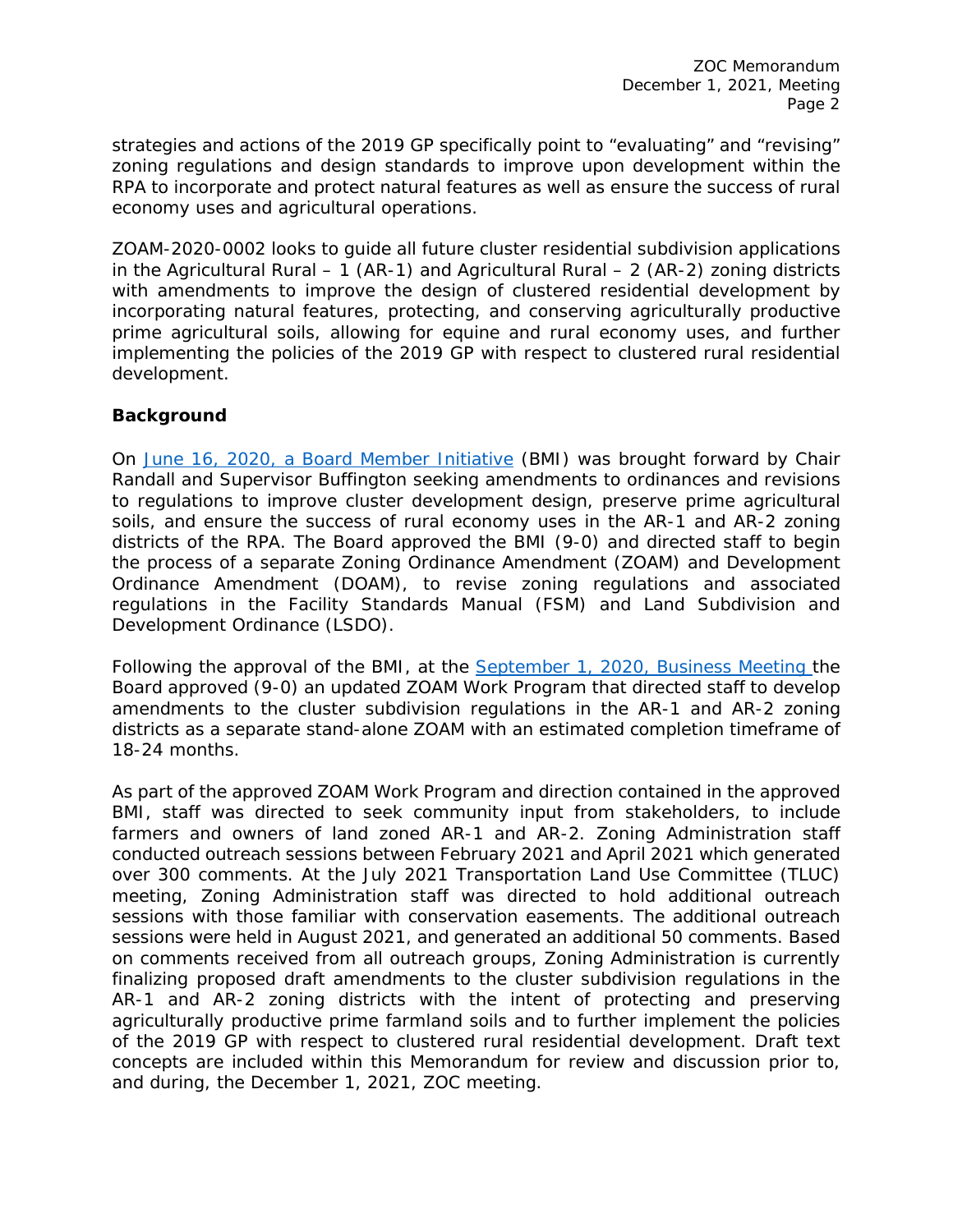# **Draft Text Concepts**

The following sections provide highlights from potential ordinance text drafted by Zoning Administration staff.

# Article 2, Section 2-100, AR-1 Agricultural Rural-1, Section 2-200, AR-2 Agricultural Rural-2, and Article 8, Definitions

Sections 2-101 and 2-201, Purpose and Intent Sections 2-102 and 2-202, Use Regulations Sections 2-103(C) and 2-203(C), Development Options, Cluster Subdivision Option Sections 2-104 and 2-204, Homeowners' Association and Responsibilities

# *Sections 2-101 and 2-201, Purpose and Intent*

These sections provide an overview of the purpose and intent of the AR-1 and AR-2 zoning districts. Minor updates to these sections are proposed by including language, consistent with the 2019 GP, Rural Policy Area Strategies 1.1, 2.1 and 3.2 to bring forward a focus on prime farmland soils, natural areas, and the continued need of the rural economy within these zoning districts.

# *Sections 2-102 and 2-202, Use Regulations*

These sections include the use tables for the AR-1 and AR-2 zoning districts, which provide a comprehensive list of uses that are permitted by-right, permitted by minor special exception, and those permitted by special exception, with additional regulations for specific uses as found in Section 5-600 of the Zoning Ordinance. Proposed amendments include the creation of new Preservation Farm Lot type in addition to the Residential Cluster Lot and Rural Economy Lot types. The use tables would be revised to indicate uses permitted in the AR-1 and AR-2 zoning district by lot type. The uses for the Open Space lot(s) would continue to be shown within the Open Space section of the text and not within a use table.

# *Sections 2-103(C) and 2-203(C), Development Options, Cluster Subdivision Option*

These sections detail the specific requirements of a cluster subdivision development. The following are the basic parameters detailing probable draft text for the cluster subdivisions:

- 1. General Requirements:
	- Minor language update to the subsection titles.
	- Minimum development acreage and density is proposed to remain unchanged.
- 2. Characteristics of Cluster Subdivision Option:
	- Add a possible lot type, Preservation Farm Lot, to the cluster subdivision regulations for the preservation of prime farmland soils. This lot type is in addition to Rural Cluster Lot, Rural Economy Lot and Open Space Lot.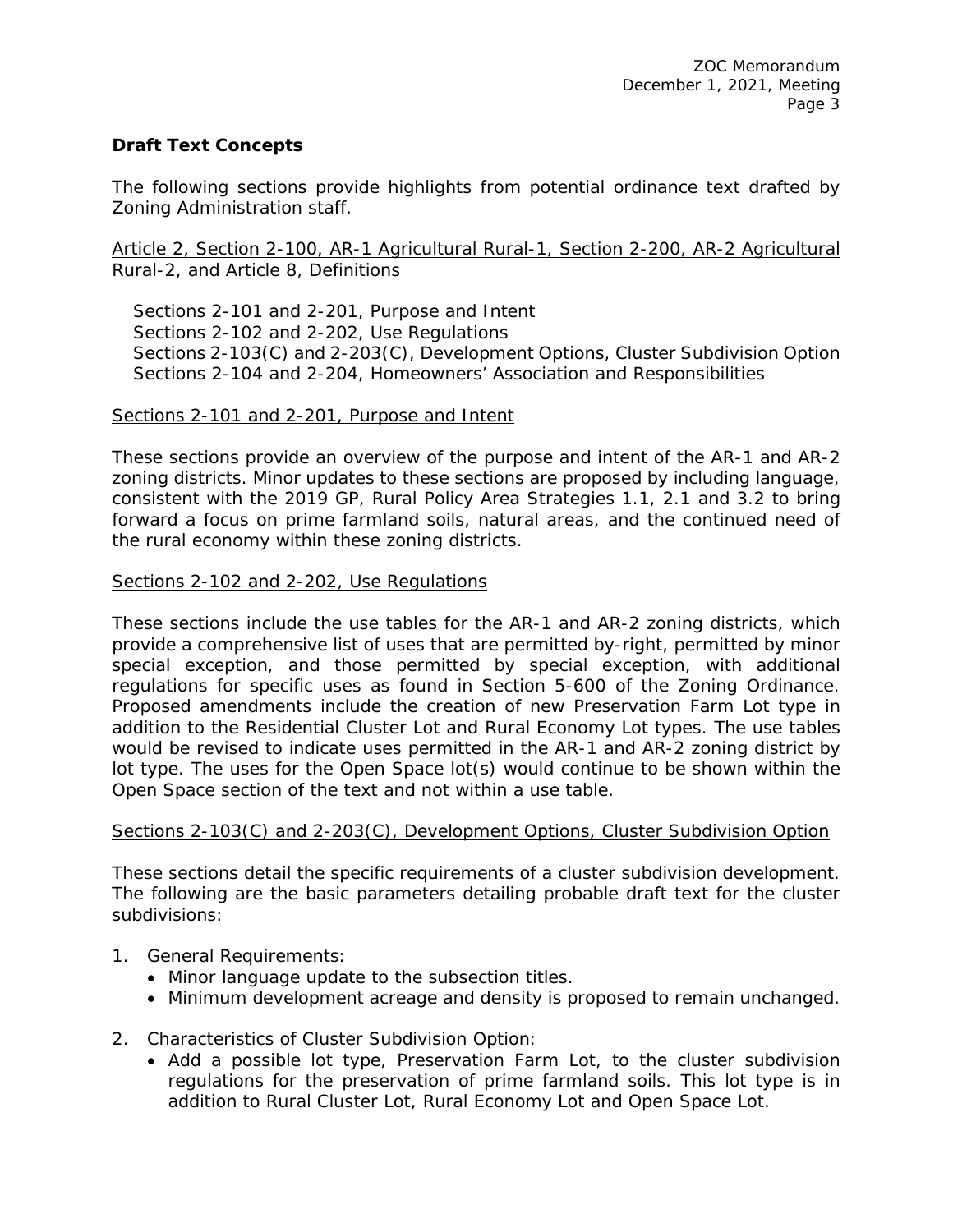- Add language to allow for boundary line adjustments within cluster subdivisions if all other requirements are maintained.
- 3. Requirements for Residential Cluster Lots
	- Reduce the number of cluster lots within a single cluster group.
	- Clarify when clusters of less than 5 lots would be allowed.
	- Reduce the distance between clusters within the subdividing tract.
	- Reduce the maximum lot size.
	- Revise maximum lot coverage.
- 4. Requirements for Preservation Farm Lots:
	- Add new section detailing requirements for Preservation Farm Lots.
	- Add language detailing the delineation of prime farmland soils on the subdividing tract.
	- Add table detailing minimum Preservation Farm Lot areas based on total tract size.
	- Add language to address smaller areas of prime farmland soils that are not contiguous.
	- Add Preservation Farm Lots to be contiguous with certain percentage of prime farmland soils.
	- Add maximum lot coverage and minimum lot width standards.
	- Prohibit Homeowners' Association covenants from prohibiting uses permitted on the Preservation Farm Lot.
- 5. Lot Standards for Rural Economy Lots
	- Revise language detailing when Rural Economy Lots must be provided.
	- Add language addressing the minimum lot size to exclude environmental features/acres in the minimum lot size calculation.
	- Increase maximum lot coverage and remove the maximum length/width ratio.
	- Prohibit Homeowners' Association covenants from prohibiting certain uses on the Rural Economy Lot.
- 6. Open Space:
	- Identify Common Open Space as Open Space.
	- Prohibit Homeowners' Association covenants from prohibiting certain uses in the Open Space.
	- Include additional uses permitted within Open Space.
- 7. Setbacks:
	- Revise language for consistency with setbacks from roads and yards.
	- Add setback for residential cluster lots from Preservation Farm Lots.
- 8. Yards:
	- Reduce the front and rear yard requirements.
- 9. Building Requirements:
	- No proposed changes to building height maximums.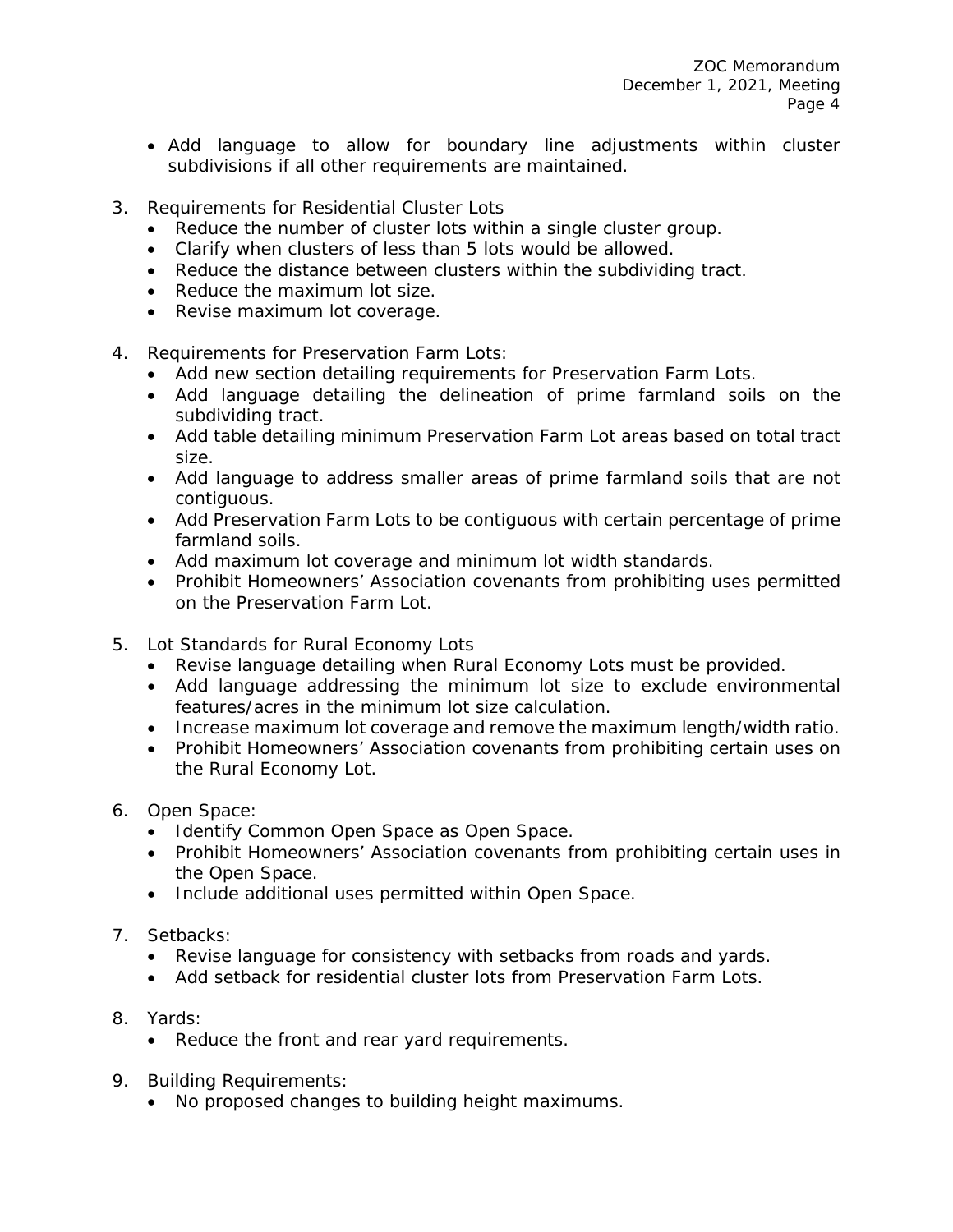- 10. Utility Requirements:
	- No proposed changes.
- 11. Maintenance of Water and/or Sewage Disposal Systems
	- No proposed changes.
- 12. Lot Access:
	- No proposed changes.
- 13. Fire Protection:
	- No proposed changes.
- 14. Pre-Submission Meeting:
	- Add new section detailing requirements for a Pre-Submission meeting.
	- Include requirement for submission of a Site Analysis Map and a Preservation and Development Areas Map as part of the pre-submission materials.
- 15. Design Guidelines:
	- Possible new sub-section proposing certain design guidelines.

# *Section 2-104, Homeowners' Association and Responsibilities*

This section provides an overview of those areas of the subdivision that may contain common elements or areas. Draft text proposes language to prohibit Homeowners' Associations from restricting bona fide agricultural, horticultural, and animal husbandry uses and the like from the Preservation Farm Lot, Rural Economy Lot, and Open Space.

# *Article 8, Definitions*

Several definitions would be revised and added. Proposed amendments to the definitions may include, Cluster Development (AR Districts Only), Rural Economy Conservation Lands, Rural Economy Lot, and Rural Economy Uses. New definitions may include, but are not limited to, Preservation Farm Lot and Prime Farmland Soils.

# **Next Steps after December 1st ZOC Meeting**

ZOC and other County referral agencies will receive the draft cluster subdivision regulation amendments by the end of 2021 and will have a review period of approximately one (1) month. Zoning Administration staff will come back before ZOC in February to discuss comments and questions. Following ZOC comments and receipt of other County agency comments, Zoning Administration staff will revise the draft text and will then proceed to coordinate a second round of outreach meetings with the previously identified stakeholder groups.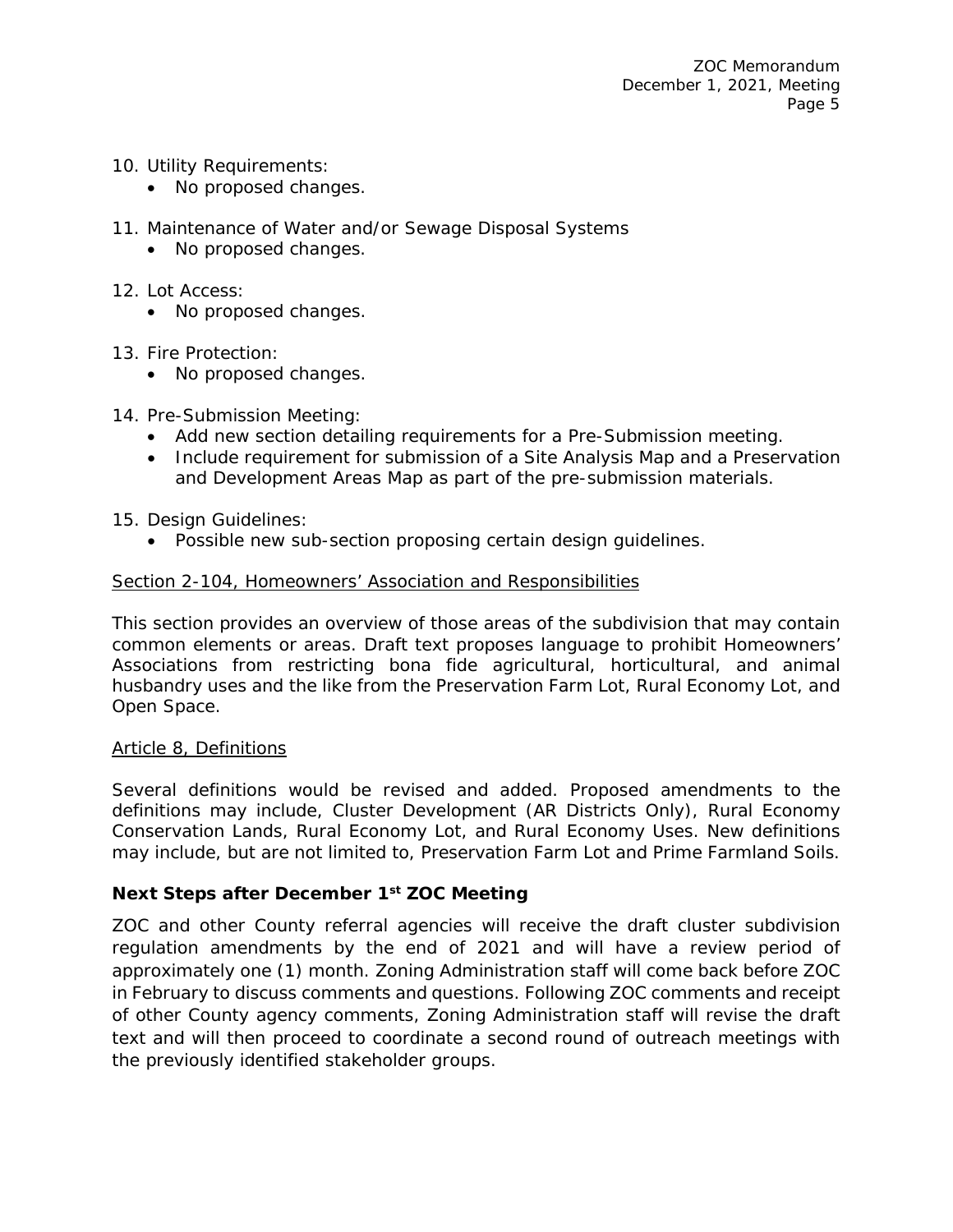The next meeting will be December 15, 2021. Staff will be prepared to distribute revised draft text for Chapter 6 - Signs.

An abbreviated version of the ZOC Work Plan is shown below. Please be advised that the workplan schedule is tentative and subject to change.

# **Tentative Zoning Ordinance Committee Work Plan**

| <b>Topic</b>                                                                                         | <b>Meeting Date</b> | <b>Packet Distribution</b> |
|------------------------------------------------------------------------------------------------------|---------------------|----------------------------|
| Standalone ZOAM: Short Term Residential Rentals                                                      | $20$ -Oct           | $13$ -Oct                  |
| Zoning Districts (and VCOD)                                                                          | 3-Nov               | $27-Oct$                   |
| Zoning Districts (and VCOD)                                                                          | 17-Nov              | 10-Nov                     |
| <b>Standalone ZOAM: Cluster Subdivision Regulations</b>                                              | $1-Dec$             | $24 - Nov$                 |
| <b>Signs</b>                                                                                         | $15$ -Dec           | 8-Dec                      |
| Development Standards                                                                                | 5-Jan               | 29-Dec                     |
| Development Standards, Nonconformities                                                               | $19$ -Jan           | 12-Jan                     |
| <b>Attainable Housing</b>                                                                            | 2-Feb               | $26 - Jan$                 |
| <b>Procedures</b>                                                                                    | $16$ -Feb           | 9-Feb                      |
| NOTE: EnCode changes to be released to public on beginning April 2022                                |                     |                            |
| NOTE2: Draft chapters to be reviewed as part of April 2022 referral package: Ch. 1 Introduction, Ch. |                     |                            |
| 10 Officials, Boards and Commissions, Ch. 11 Rules of Interpretation                                 |                     |                            |
| <b>NOTE3: ZOC Work Plan subject to change</b>                                                        |                     |                            |

# **Attachments**

1. ZOAM-2020-0002 Comments Matrix, revised through November 23, 2021.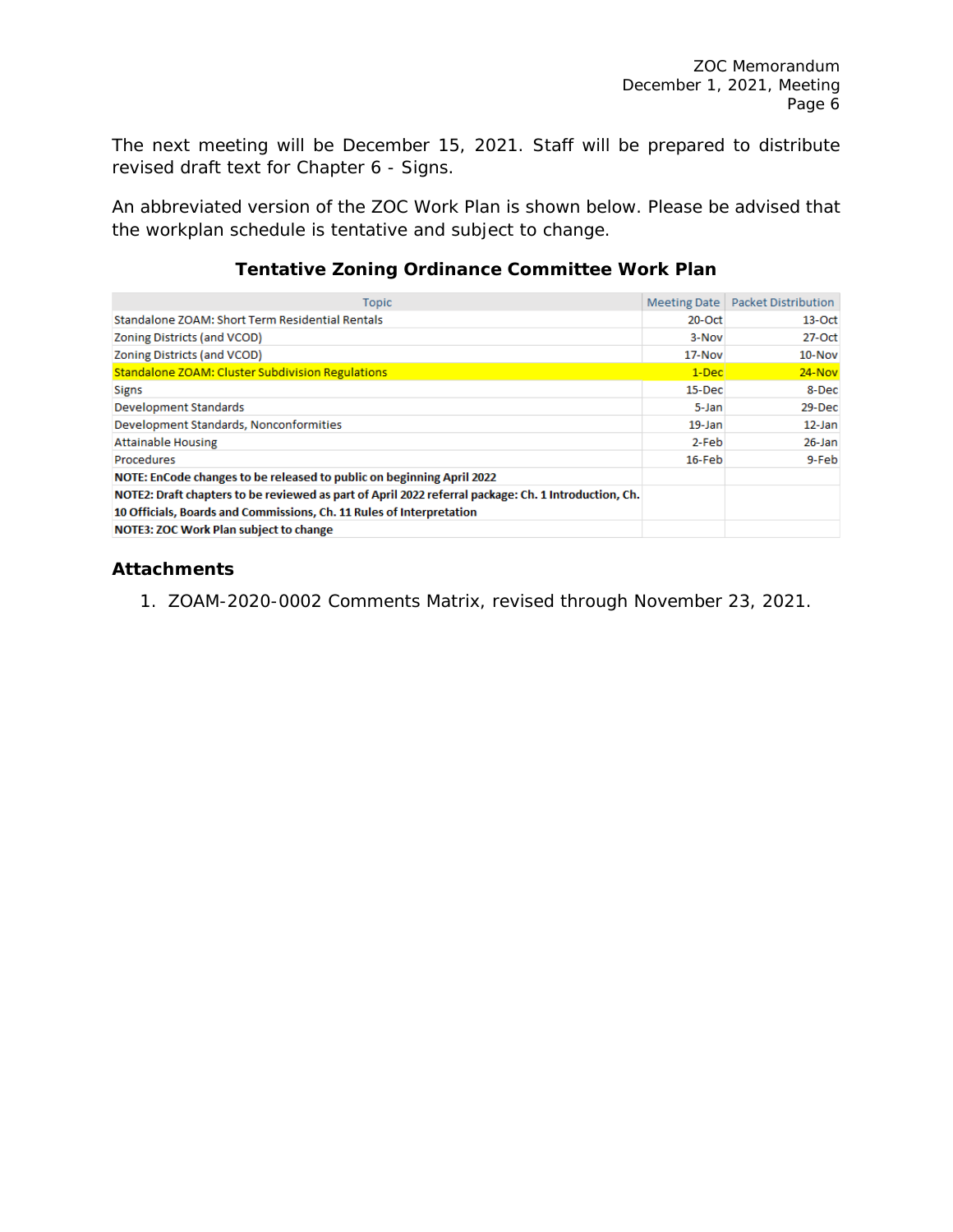| <b>TOPIC</b>                      | <b>OUTREACH INPUT</b>                                                                                                                                                                                                                                                                                                                                                                                                                                                                                                                          | <b>OUTREACH GROUP</b>                                                                                                                                                                                                      | <b>TLUC COMMENTS</b> | <b>STAFF RESPONSE</b>                                                                                                                                                                                                                                                                                                                                                                                                                                           |
|-----------------------------------|------------------------------------------------------------------------------------------------------------------------------------------------------------------------------------------------------------------------------------------------------------------------------------------------------------------------------------------------------------------------------------------------------------------------------------------------------------------------------------------------------------------------------------------------|----------------------------------------------------------------------------------------------------------------------------------------------------------------------------------------------------------------------------|----------------------|-----------------------------------------------------------------------------------------------------------------------------------------------------------------------------------------------------------------------------------------------------------------------------------------------------------------------------------------------------------------------------------------------------------------------------------------------------------------|
| <b>AR Development Options</b>     | The ZOAM is not as comprehensive as many think it is, given that prime agricultural soils will only be preserved<br>when there is a proposed cluster subdivision in the AR-1 or AR-2 zoning districts. If ZOAM is only going to apply to<br>cluster subdivisions, then it is not solving the issue of prime agricultural soils. The ZOAM should be applied to the<br>base density, and principal/subordinate option as well as to rural business applications within the AR-1 and AR-2<br>zoning districts.                                    | Loudoun Soil & Water Conservation<br>District(LSWCD), Loudoun County<br>Preservation and Conservation Coalition<br>(LCPCC), Dulles Area Association of Realtors<br>(DAAR), Zoning Ordinance Committee (ZOC)<br>Farm Bureau |                      | The BMI specifically gives direction to focus on the cluster subdivision<br>option within the AR-1 and AR-2 Zoning Districts. This would be outside of<br>the scope of the approved BMI.                                                                                                                                                                                                                                                                        |
| <b>Cluster Subdivision Design</b> | Ensure that the percentage of prime farmland soils preserved on lots are usable. More feasible to focus on the Prime<br>Farmland Soils rather that the Secondary Cropland Soils. Ensure that the best soils remain available for current and<br>future agricultural uses.                                                                                                                                                                                                                                                                      | LSWCD                                                                                                                                                                                                                      |                      | The DRAFT text amendments only address those soils that are classified as<br>Prime Farmland Soils.                                                                                                                                                                                                                                                                                                                                                              |
| <b>Cluster Subdivision Design</b> | Implement all or parts of the Rural Hamlet guidelines into the cluster subdivision design as contained in Section 5-<br>700 of the Revised 1993 Loudoun County Zoning Ordinance.                                                                                                                                                                                                                                                                                                                                                               | Save Rural Loudoun (SRL), Rural Economic<br>Development Council (REDC), LCPCC,<br>Piedmont Environmental Council (PEC)                                                                                                     |                      | DRAFT text amendments have incorporated changes to some design<br>requirements such as minimum distance between cluster groupings,<br>number of residential cluster lots allowed in a cluster grouping, addition of<br>Preservation Farm Lots (PFL) with a minimum percentage of prime<br>farmland soils on each of those lots, contiguous PFLs for larger farmable<br>areas, and ensuring that RELs meet certain acreage outside of<br>environmental features. |
| <b>Cluster Subdivision Design</b> | Increase the current minimum 70% open space / rural economy gross land area requirement of cluster subdivisions<br>to 80% or 85% gross land area contained within open space and/or rural economy lots.                                                                                                                                                                                                                                                                                                                                        | SRL, REDC, LCPCC, PEC, Loudoun County<br>Equine Alliance (LCEA)                                                                                                                                                            |                      | The Preservation Farm Lot(s) or combination of PFLs, Rural Economy Lot(s)<br>(REL) and or Open Space requirement has not changed and remains at<br>70% of the gross land area being subdivided.                                                                                                                                                                                                                                                                 |
| <b>Cluster Subdivision Design</b> | The placement of drainfields on prime agricultural soils must be addressed with the ZOAM. Placement of drainfields<br>on open space parcels and rural economy lots must be addressed too.                                                                                                                                                                                                                                                                                                                                                      | REDC, ZOC                                                                                                                                                                                                                  |                      | Drainfields will be permitted on individual lots or on open space parcels<br>owned by the HOA. PFLs will require that the lot(s) contain a minimum of<br>190% of Prime Farmland Soils. Drainfields will not be permitted on the PFL<br>unless it is serving the home on the PFL.                                                                                                                                                                                |
| <b>Cluster Subdivision Design</b> | Smaller cluster lots. Smaller, more compact cluster lots will allow for larger open space and rural economy lots<br>which will allow for larger spaces for preservation of prime agricultural soils.                                                                                                                                                                                                                                                                                                                                           | LSWCD, LCEA                                                                                                                                                                                                                |                      | The maximum residential cluster lot size has been reduced to 3 acres.                                                                                                                                                                                                                                                                                                                                                                                           |
| <b>Cluster Subdivision Design</b> | Decrease the overall area that the cluster lots can be placed on in order to protect the prime ag soils, however, do<br>not limit the cluster lots to a small size (ex. 1acre or less). Cluster subdivision on 1/2 acre lots is not a major<br>opportunity, community farming people want their own piece of land.                                                                                                                                                                                                                             | <b>DAAR</b>                                                                                                                                                                                                                |                      | The maximum residential cluster lot size has been reduced to 3 acres,<br>However, there will still be flexibility for varying lot sizes dependent on the<br>characteristics of the subdividing tract. A minimum of 70% of the<br>subdividing tract must be contained in either PFLs, RELs, or Open Space.                                                                                                                                                       |
| <b>Cluster Subdivision Design</b> | Encourage private road systems within cluster subdivisions which will have less impact than standard VDOT roads.<br>Encourage private roads into clusters that have less impact than standard VDOT roads. Allowing roads within cluster<br>subdivisions to remain unpaved.                                                                                                                                                                                                                                                                     | REDC, LCPCC, LCEA                                                                                                                                                                                                          |                      | Lot access language has not changed and still allows access to individual<br>lots by private access easements.                                                                                                                                                                                                                                                                                                                                                  |
| <b>Cluster Subdivision Design</b> | Don't just try to place prime ag soils on just a couple of large lots. Opportunity to have some farmable small acre<br>parcels (3, 5, 10 Acre lots) that have prime agricultural soils. A lot of young people looking to farm but hard to find<br>affordable good land but could purchase smaller parcel with good agricultural capability. The prime ag soils should<br>be shared amongst large and small lots. One can make a living farming smaller parcels. Small acre farmable parcels<br>with prime agricultural soils are still viable. | PEC, Farm Bureau, DAAR                                                                                                                                                                                                     |                      | The minimum lot size for a PFL is 10 acres but it could be smaller if the<br>non-contiguous prime farmland soil area is less than 10 acres.                                                                                                                                                                                                                                                                                                                     |

```
uster subdivision
would be outside of
some design
ervation Farmers<br>
reservation Farmers
n space parcels
ain a minimum of
ermitted on the PFL
\text{red} to 3 acres,
s dependent on the
2\% of the
s, or Open Space.
```
# **ZOAM-2020-0002, Cluster Subdivision Regulations Public Outreach Comments Matrix - Main Topics - Revise through 11/23/2021**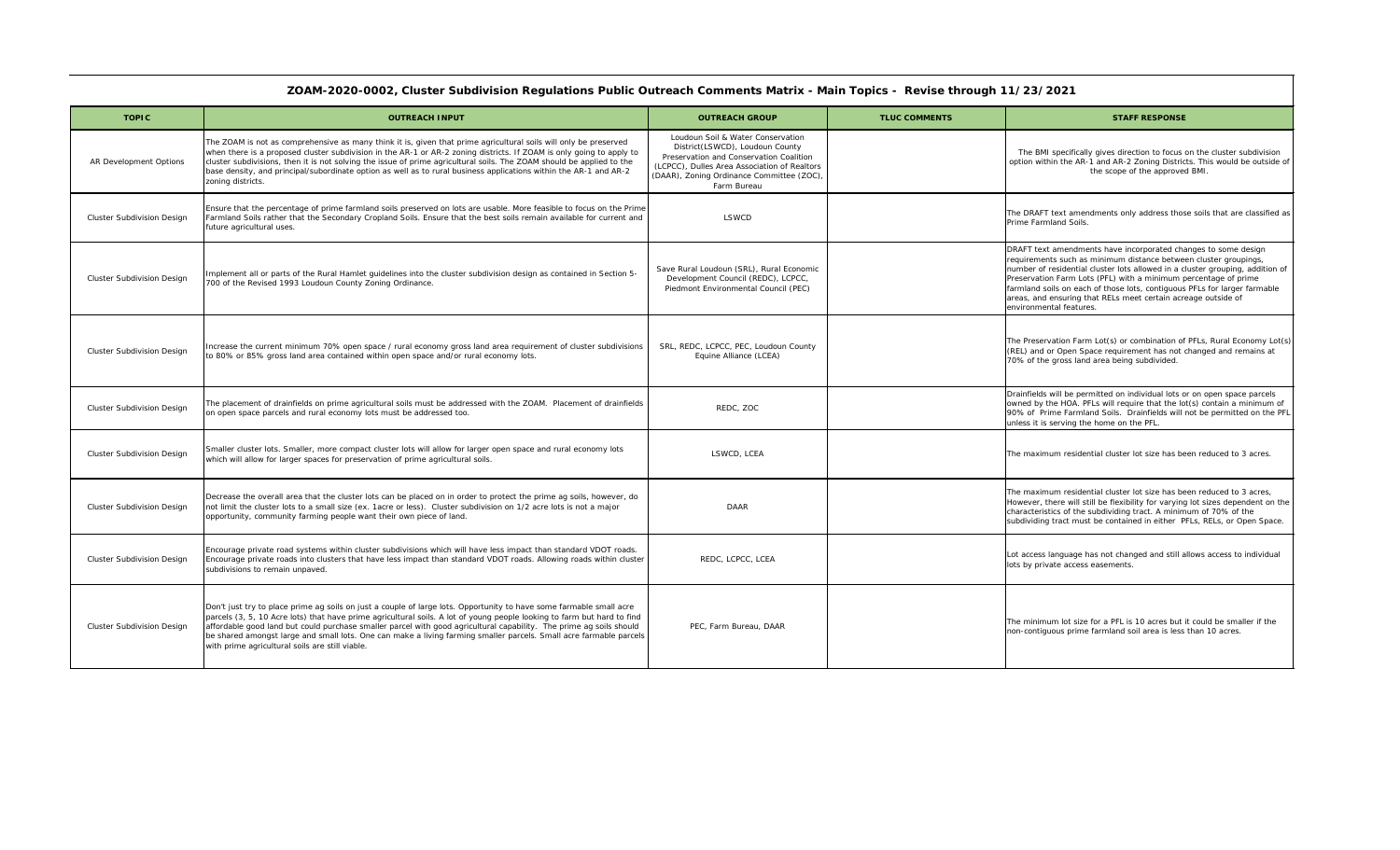| <b>Cluster Subdivision Design</b> | Preserving prime agricultural soils by implementing a "subtraction method" for cluster subdivisions without deterring<br>landowners from being denied the opportunity to sell their land for residential development. The goal is to preserve,<br>for agricultural purposes, 80% to 85% of the Prime Ag Soil so identified under this so-called "Subtraction Method"<br>which can be illustrated as follows:<br>Total Acreage - Steep Slope Acreage - Flood Plain Acreage - Private Access Easements - Right-of-Way for roads and<br><b>Utility Easements</b><br>= Total Open Space for Potential Development - Prime Soil Acreage = Residual Acreage for Cluster Development.<br>1 EXAMPLE: If this "Subtraction Method" had been applied to the Miller's Reserve Cluster development near<br>Hillsboro, the residual acreage for clustering would have been 11.2 acres as opposed to the 31.7 acres granted by<br>the County for clustering under the present Zoning Ordinance. In this example, a bonus of nearly 20 acres was<br>granted the developer while less than 50% (21.3 acres) of Prime Ag Soils (49.9 acres) was preserved in the Rural<br>Economy Lot. In this example, more prime soils acreage was allotted for the cluster lots (23.1 acres) than for the<br>Rural Economy Lot. In other words, all the clustered houses were placed on the best prime ag soils! | LCPCC, Farm Bureau, ZOC                                                           | The lot yield calculation for the cluster subdivision remains unchanged and<br>is still calculated from the gross acreage for the tract of land being<br>subdivided. However, the proposed REL minimum size of 15 and 25 acres<br>now excludes environmentally sensitive areas such as Floodplain, Steep<br>Slopes and highly sensitive areas within the Mountainside Development<br>Overlay District (MDOD). |
|-----------------------------------|------------------------------------------------------------------------------------------------------------------------------------------------------------------------------------------------------------------------------------------------------------------------------------------------------------------------------------------------------------------------------------------------------------------------------------------------------------------------------------------------------------------------------------------------------------------------------------------------------------------------------------------------------------------------------------------------------------------------------------------------------------------------------------------------------------------------------------------------------------------------------------------------------------------------------------------------------------------------------------------------------------------------------------------------------------------------------------------------------------------------------------------------------------------------------------------------------------------------------------------------------------------------------------------------------------------------------------------------------------------------------------|-----------------------------------------------------------------------------------|---------------------------------------------------------------------------------------------------------------------------------------------------------------------------------------------------------------------------------------------------------------------------------------------------------------------------------------------------------------------------------------------------------------|
| <b>Cluster Subdivision Design</b> | Ability to place development (lots, houses, drainfields) on prime ag soils. Consistency - something to address<br>allowing development if all of your property has prime soils.                                                                                                                                                                                                                                                                                                                                                                                                                                                                                                                                                                                                                                                                                                                                                                                                                                                                                                                                                                                                                                                                                                                                                                                                    | <b>DAAR</b>                                                                       | A minimum of 70% of the subdividing tract must be contained in either<br>PFLs, RELs, or Open Space. The ability to place development on Prime<br>Farmland Soils has not been restricted for those areas outside of the 70%<br>requirement                                                                                                                                                                     |
| <b>Cluster Subdivision Design</b> | Limit the building of homes, etc. on Prime Ag. Soils.                                                                                                                                                                                                                                                                                                                                                                                                                                                                                                                                                                                                                                                                                                                                                                                                                                                                                                                                                                                                                                                                                                                                                                                                                                                                                                                              | REDC, LCPCC, LCEA, SRL, PEC                                                       | Each Cluster Subdivision that contains 1 acre or more of Prime Farmland<br>Soils must provide at least 1 PFL. Each provided PFL must contain at least<br>90% Prime Farmland Soils.                                                                                                                                                                                                                            |
| <b>Cluster Subdivision Design</b> | Connectivity of the farmable parcels are very important. These parcels should be contiguous and accessible. size of<br>the farmable lots is important.                                                                                                                                                                                                                                                                                                                                                                                                                                                                                                                                                                                                                                                                                                                                                                                                                                                                                                                                                                                                                                                                                                                                                                                                                             | PEC, Farm Bureau, LSWCD, LCPCC, SRL                                               | All PFLs must be contiguous unless the Prime Farmland Soils are not<br>contiguous.                                                                                                                                                                                                                                                                                                                            |
| <b>Cluster Subdivision Design</b> | Set aside land for multi-use trails. For any rural lot adjacent to a route the County has designated to be part of the<br>Emerald Ribbons linear parks and trail network, a sufficient setback should be required to allow for the development<br>of trails. Implement language for multiuse trails (non HOA owned) for all and not just for those within the cluster<br>development. Connectivity of trails with surrounding developments is important. Cluster developments should<br>provide trail systems that link with other trail systems. These trail systems should not be restricted to just the use<br>of those within the development. These trails that are part of the Rural Economy lots or open space parcels should<br>be part of the conservation easement.                                                                                                                                                                                                                                                                                                                                                                                                                                                                                                                                                                                                      | LCEA, REDC                                                                        | Zoning Administration staff is considering possible language to require<br>connectivity to existing adjacent development trails and/or regional trails,<br>or planned trail networks.                                                                                                                                                                                                                         |
| <b>Cluster Subdivision Design</b> | For clustered residential lots adjacent to existing agricultural operations or rural economy lots, ample setbacks<br>should be established to minimize conflicts between agricultural and residential land uses. (See p. 30 of the<br>consultants' Zoning Text Analysis report). For clustered residential lots adjacent to a public road, a dense screen of<br>mixed native evergreens should be required. Provide buffers for clusters from byways and eliminate direct driveway<br>connections to existing public roads.                                                                                                                                                                                                                                                                                                                                                                                                                                                                                                                                                                                                                                                                                                                                                                                                                                                        | SRL, LCPCC                                                                        | All residential dwellings must be setback 100' from any PFL.                                                                                                                                                                                                                                                                                                                                                  |
| <b>Cluster Subdivision Design</b> | Stop designating Rural Economy Lots as we currently are doing. Stop allowing the worst soils, etc. to be placed on<br>these lots.                                                                                                                                                                                                                                                                                                                                                                                                                                                                                                                                                                                                                                                                                                                                                                                                                                                                                                                                                                                                                                                                                                                                                                                                                                                  | LSWCD, REDC, LCPCC, LCEA, PEC, Farm<br>Bureau, SRL                                | If a REL is provided, the REL must be a minimum of 15 acres exclusive of<br>major floodplain, very steep slopes or highly sensitive areas of MDOD.                                                                                                                                                                                                                                                            |
| <b>Conservation Easements</b>     | Changes to the cluster design option could have impacts on conservation easements and willingness of property<br>owners to place property in conservation. New standards must not overregulate or be so onerous that they<br>undermine incentives for conservation easements and land values as unintended consequence. Most of the new<br>development is a result of prior approvals. The revised zoning ordinance, AR-1,2, was passed in the end of 2006.<br>Since then, approximately 25,000 acres have been placed into permanent Voluntary Easements (eliminating about<br>3,000 lots). Approved subdivisions over the same period (from LOLA) account only 1,700 acres (303 lots), that is<br>almost 15 times more acres in Easement than developed.                                                                                                                                                                                                                                                                                                                                                                                                                                                                                                                                                                                                                         | PEC, Northern Virginia Building Industry<br>Association (NVBIA), LCPCC, ZOC, DAAR | Acknowledged. The current DRAFT text allows for preservation of prime<br>farmland soils without decreasing the current cluster subdivision density of<br>1 lot per 5 acres.                                                                                                                                                                                                                                   |
| <b>Conservation Easements</b>     | Enact program to monitor and enforce standards for Rural Economy Lot and HOA lots in conjunction with<br>stewardship of its Conservation Easement, TDR, & PDR lots.                                                                                                                                                                                                                                                                                                                                                                                                                                                                                                                                                                                                                                                                                                                                                                                                                                                                                                                                                                                                                                                                                                                                                                                                                | <b>LCPCC</b>                                                                      | Outside of the scope of the BMI.                                                                                                                                                                                                                                                                                                                                                                              |
| <b>Conservation Easements</b>     | Require that all rural economy lots, conservation lots, and open space lots be placed under permanent conservation<br>easement as required in the Hamlet provisions Section 5-702(C)(1).                                                                                                                                                                                                                                                                                                                                                                                                                                                                                                                                                                                                                                                                                                                                                                                                                                                                                                                                                                                                                                                                                                                                                                                           | <b>SRL</b>                                                                        | Noted. Zoning Administration staff continues to consider DRAFT language<br>that would possibly require open space easements over the PFLs, RELs,<br>and Open Space.                                                                                                                                                                                                                                           |
|                                   |                                                                                                                                                                                                                                                                                                                                                                                                                                                                                                                                                                                                                                                                                                                                                                                                                                                                                                                                                                                                                                                                                                                                                                                                                                                                                                                                                                                    |                                                                                   |                                                                                                                                                                                                                                                                                                                                                                                                               |

```
ins unchanged and
tained in either
nent on Prime
vutside of the 70%
vation of prime
paradion density of
```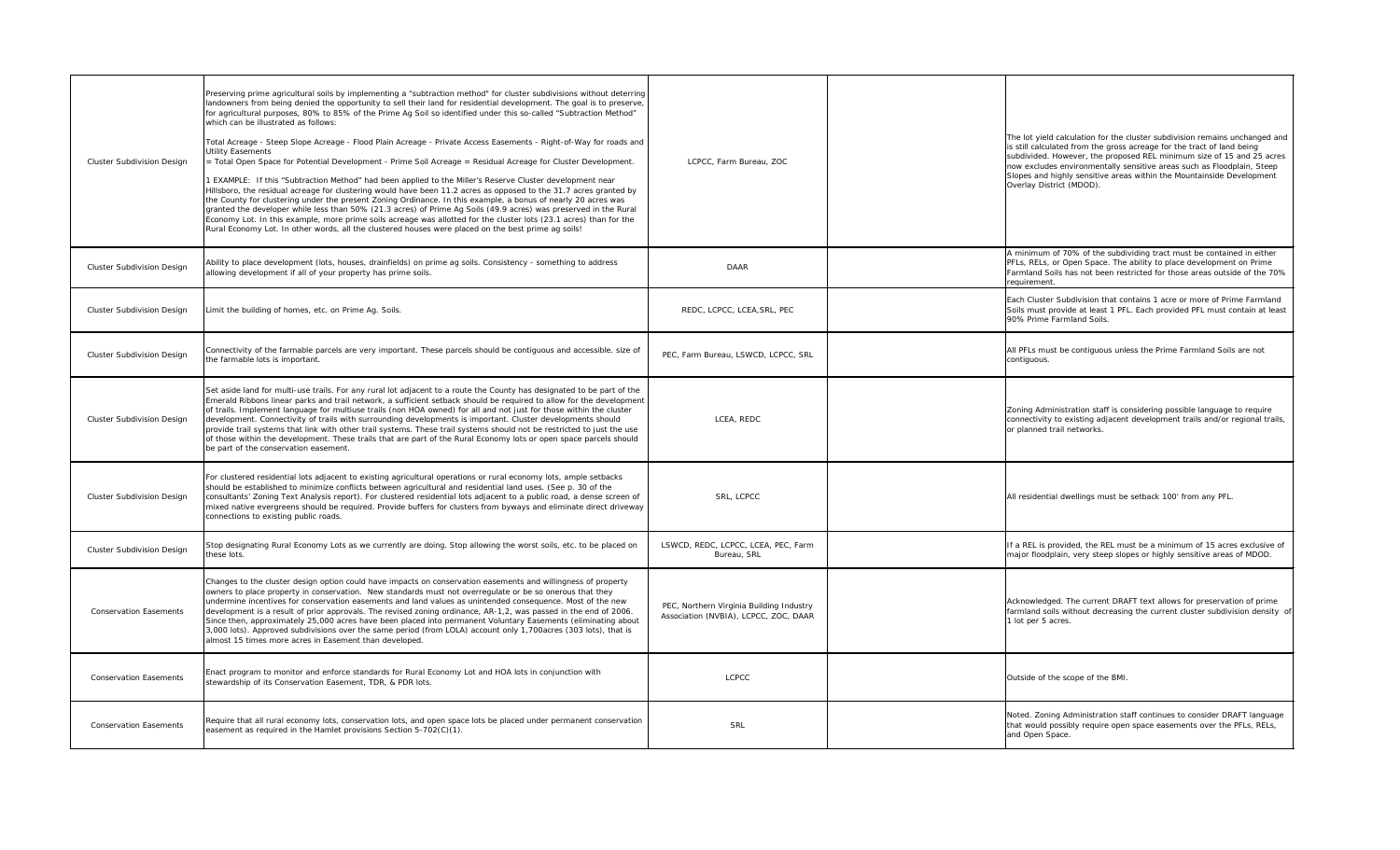| <b>Conservation Easements</b> | TDR and PDR programs are the strongest for preserving land. There must be a balance/combination of development<br>and conservation.                                                                                                                                                                                                                                                                                                                                                                                                                                  | <b>PEC</b>                        | Noted. Currently, Community Planning staff has an item addressing PDRs,<br>however, work on this item is on hold for the time being.                                                                                                                                                                                                                                                                                                                                                                                     |
|-------------------------------|----------------------------------------------------------------------------------------------------------------------------------------------------------------------------------------------------------------------------------------------------------------------------------------------------------------------------------------------------------------------------------------------------------------------------------------------------------------------------------------------------------------------------------------------------------------------|-----------------------------------|--------------------------------------------------------------------------------------------------------------------------------------------------------------------------------------------------------------------------------------------------------------------------------------------------------------------------------------------------------------------------------------------------------------------------------------------------------------------------------------------------------------------------|
| <b>Conservation Easements</b> | New requirements associated with the ZOAM could push development cost higher which may push property owners<br>to not consider conservation easements, 2) Unintended Consequences of preserving prime farmland soils                                                                                                                                                                                                                                                                                                                                                 | Conservation Easement Group (CEG) | Noted. Zoning Administration staff believes the DRAFT text language<br>allows for the preservation of prime farmland soils without hindering the<br>conservation easement process for land owners.                                                                                                                                                                                                                                                                                                                       |
| <b>Conservation Easements</b> | Conservation Easements are not promoted. People don't know a lot about this option and have misconceptions<br>about conservation easements and the process. Over restrictive use of land once in conservation easement.                                                                                                                                                                                                                                                                                                                                              | CEG                               | Noted, although the promotion of conservation easements is not part of<br>the approved BMI for the Cluster Subdivision Regulations ZOAM.                                                                                                                                                                                                                                                                                                                                                                                 |
| <b>Conservation Easements</b> | Don't need to change the cluster option. Too complex of a problem. Conservation Easements are working and<br>preserving much more acreage than is being developed under the cluster option.                                                                                                                                                                                                                                                                                                                                                                          | CEG                               | Noted. The BMI approved by the Board of Supervisors directed Zoning<br>Administration staff to amend the AR-1 and AR-2 Cluster Subdivision<br>regulations within the Zoning Ordinance.                                                                                                                                                                                                                                                                                                                                   |
| <b>Conservation Easements</b> | Consideration of Density Bonus? Preserve more Prime Soils = More Density? This would seem counterproductive.                                                                                                                                                                                                                                                                                                                                                                                                                                                         | CEG                               | At this time no density bonus considerations have been included in the<br>initial DRAFT text language.                                                                                                                                                                                                                                                                                                                                                                                                                   |
| <b>Conservation Easements</b> | Staff should reach out to Bankers and Lenders to understand their side of the easement process. What impacts their<br>decision concerning conservation easements? Most people in western Loudoun are not developers. For many<br>donors, their land is their life savings. However, they are concerned about protecting the value of their land for<br>their heirs. They often have bank loans on their property. The County should consult with local lenders about what<br>possible impact this downzoning may have on their collateral.                           | <b>CEG</b>                        | Noted. Zoning Administration staff will consider this with the 2nd round of<br>outreach efforts with those identified outreach groups.                                                                                                                                                                                                                                                                                                                                                                                   |
| <b>Conservation Easements</b> | Wants better design of clusters. Don't make the rules too costly to develop which could hinder those looking to place<br>land in conservation. Need the development value of the land to make the easements work. Compensated on<br>buildability of the easement. Example, alternative septic systems increase development costs. Prohibit Drainfields on<br>prime soils and the development costs go up. Don't take away from the success of the conservation easements.                                                                                            | CEG                               | Noted. Zoning Administration staff believes the DRAFT text language<br>allows for the preservation of prime farmland soils without hindering the<br>conservation easement process for land owners.                                                                                                                                                                                                                                                                                                                       |
| <b>Conservation Easements</b> | It is tough to donate an easement on a small parcel. At TLUC it was questioned why more easements are not<br>donated on small parcels. AR1 has a preponderance of small properties, that makes it less worthwhile economically<br>(because: 1) little financial benefit on small parcel, 2) clustering not available on small parcels, 3) conventional<br>mortgage lenders will not subordinate to conservation easement.                                                                                                                                            | CEG                               | Noted.                                                                                                                                                                                                                                                                                                                                                                                                                                                                                                                   |
| <b>Conservation Easements</b> | Conservation easements are permanent, and the program is working great in Loudoun. Zoning is temporary.<br>Western Loudoun zoning has had several zoning schemes in the recent past. What should Loudoun County do?<br>Promote permanent conservation easements. When appropriate hold or co-hold easements, for example Hidden<br>Covey (NVCT) co-held in 2020. Reestablish purchase of development rights program. Make the cost reimbursement<br>program available to more donors. County has the tools they need; incentivize the conservation easement process. | CEG                               | Noted, although the promotion of conservation easements is not part of<br>the approved BMI for Cluster Subdivision Regulations ZOAM. A BMI for the<br>Conservation Easement Assistance Program was approved on 9/21/2021<br>which increased the assistance award from \$15,000 to \$25,000 and<br>increased the income requirements for all landowners applying for the<br>Conservation Easement Assistance Program to \$155,938 and eliminated<br>the top earners salary from family LLC and family trust applications. |
| <b>Conservation Easements</b> | Provide a mapping tool that shows those parcels going through the conservation easement process. This would give<br>a better picture of the actual conservation effort in the County.                                                                                                                                                                                                                                                                                                                                                                                | CEG                               | Noted. Two GeoHub Story Maps are available that show those parcels with<br>conservation easements.                                                                                                                                                                                                                                                                                                                                                                                                                       |
| <b>Conservation Easements</b> | Soil maps subjective, complicated and hard to develop based on prime ag. Unintended consequences. Conflict<br>between soils good for development and for agriculture. Limiting uses on prime ag. soils (houses, etc.) would be<br>very impactful and would have grave impacts on development. Concepts looks good on paper but not necessarily in $\, \,$<br>practice.                                                                                                                                                                                               | <b>CEG</b>                        | DRAFT text would include a requirement that a Preliminary Soils Review be<br>submitted to the County for review and approval in order to accurately<br>delineate the Prime Farmland Soils within the subdividing tract. No DRAFT<br>language has been added specifically excluding houses, drainfields, etc., or<br>Prime Farmland Soils.                                                                                                                                                                                |
| <b>Conservation Easements</b> | Easements could restrict farming and not make agriculture financially sound.                                                                                                                                                                                                                                                                                                                                                                                                                                                                                         | CEG                               | Noted.                                                                                                                                                                                                                                                                                                                                                                                                                                                                                                                   |
|                               |                                                                                                                                                                                                                                                                                                                                                                                                                                                                                                                                                                      |                                   |                                                                                                                                                                                                                                                                                                                                                                                                                                                                                                                          |

```
nts is not part of<br>is ZOAM.
irected Zoning
er Subdivision
ext language
but hindering the
applications.
ary Soils Review be
J<br>drainfields, etc., on
```

| <b>Conservation Easements</b> | TDR and PDR programs are the strongest for preserving land. There must be a balance/combination of development<br>and conservation.                                                                                                                                                                                                                                                                                                                                                                                                                                  | <b>PEC</b>                        | Noted.<br>howey                                                     |
|-------------------------------|----------------------------------------------------------------------------------------------------------------------------------------------------------------------------------------------------------------------------------------------------------------------------------------------------------------------------------------------------------------------------------------------------------------------------------------------------------------------------------------------------------------------------------------------------------------------|-----------------------------------|---------------------------------------------------------------------|
| <b>Conservation Easements</b> | New requirements associated with the ZOAM could push development cost higher which may push property owners<br>to not consider conservation easements, 2) Unintended Consequences of preserving prime farmland soils                                                                                                                                                                                                                                                                                                                                                 | Conservation Easement Group (CEG) | Noted.<br>allows<br>conser                                          |
| <b>Conservation Easements</b> | Conservation Easements are not promoted. People don't know a lot about this option and have misconceptions<br>about conservation easements and the process. Over restrictive use of land once in conservation easement.                                                                                                                                                                                                                                                                                                                                              | <b>CEG</b>                        | Noted,<br>the ap                                                    |
| <b>Conservation Easements</b> | Don't need to change the cluster option. Too complex of a problem. Conservation Easements are working and<br>preserving much more acreage than is being developed under the cluster option.                                                                                                                                                                                                                                                                                                                                                                          | <b>CEG</b>                        | Noted.<br>Admin<br>regula                                           |
| <b>Conservation Easements</b> | Consideration of Density Bonus? Preserve more Prime Soils = More Density? This would seem counterproductive.                                                                                                                                                                                                                                                                                                                                                                                                                                                         | <b>CEG</b>                        | At this<br>initial                                                  |
| <b>Conservation Easements</b> | Staff should reach out to Bankers and Lenders to understand their side of the easement process. What impacts their<br>decision concerning conservation easements? Most people in western Loudoun are not developers. For many<br>donors, their land is their life savings. However, they are concerned about protecting the value of their land for<br>their heirs. They often have bank loans on their property. The County should consult with local lenders about what<br>possible impact this downzoning may have on their collateral.                           | <b>CEG</b>                        | Noted.<br>outrea                                                    |
| <b>Conservation Easements</b> | Wants better design of clusters. Don't make the rules too costly to develop which could hinder those looking to place<br>land in conservation. Need the development value of the land to make the easements work. Compensated on<br> buildability of the easement. Example, alternative septic systems increase development costs. Prohibit Drainfields on <br>prime soils and the development costs go up. Don't take away from the success of the conservation easements.                                                                                          | CEG                               | Noted.<br>allows<br>conser                                          |
| <b>Conservation Easements</b> | It is tough to donate an easement on a small parcel. At TLUC it was questioned why more easements are not<br>donated on small parcels. AR1 has a preponderance of small properties, that makes it less worthwhile economically<br>because: 1) little financial benefit on small parcel, 2) clustering not available on small parcels, 3) conventional<br>mortgage lenders will not subordinate to conservation easement.                                                                                                                                             | CEG                               | Noted.                                                              |
| <b>Conservation Easements</b> | Conservation easements are permanent, and the program is working great in Loudoun. Zoning is temporary.<br>Western Loudoun zoning has had several zoning schemes in the recent past. What should Loudoun County do?<br>Promote permanent conservation easements. When appropriate hold or co-hold easements, for example Hidden<br>Covey (NVCT) co-held in 2020. Reestablish purchase of development rights program. Make the cost reimbursement<br>program available to more donors. County has the tools they need; incentivize the conservation easement process. | <b>CEG</b>                        | Noted,<br>the ap<br>Conser<br>which<br>increas<br>Conser<br>the top |
| <b>Conservation Easements</b> | Provide a mapping tool that shows those parcels going through the conservation easement process. This would give<br>a better picture of the actual conservation effort in the County.                                                                                                                                                                                                                                                                                                                                                                                | <b>CEG</b>                        | Noted.<br>conser                                                    |
| <b>Conservation Easements</b> | Soil maps subjective, complicated and hard to develop based on prime ag. Unintended consequences. Conflict<br>between soils good for development and for agriculture. Limiting uses on prime ag. soils (houses, etc.) would be<br>very impactful and would have grave impacts on development. Concepts looks good on paper but not necessarily in<br>practice.                                                                                                                                                                                                       | <b>CEG</b>                        | <b>DRAFT</b><br>submit<br>delinea<br>langua<br>Prime                |
| <b>Conservation Easements</b> | Easements could restrict farming and not make agriculture financially sound.                                                                                                                                                                                                                                                                                                                                                                                                                                                                                         | CEG                               | Noted.                                                              |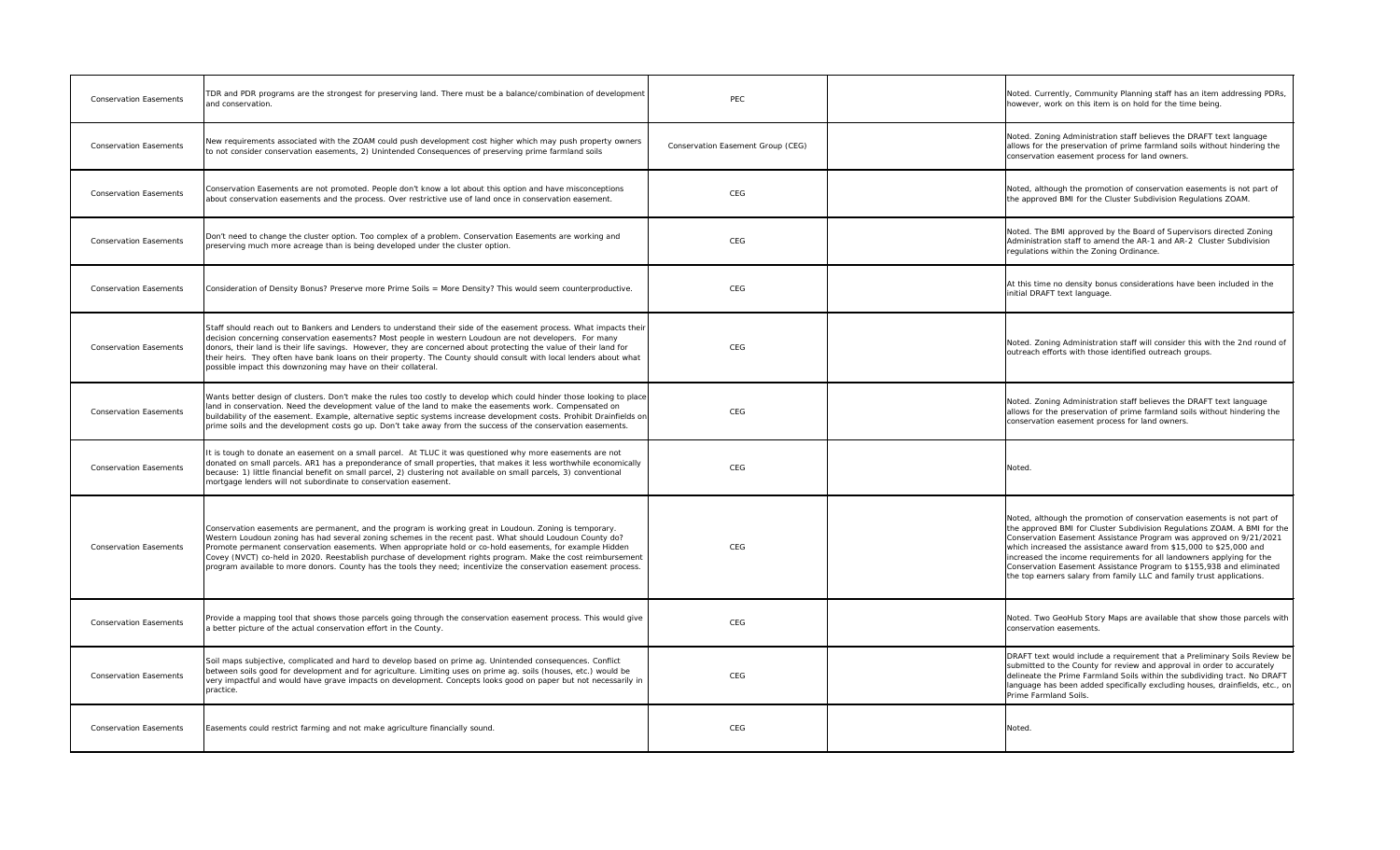| <b>Conservation Easements</b> | Best to keep it the way it is. "Saving the prime soils", who is going to make the decision when it becomes a<br>regulation? Many elements need to be protected - FOD, steep slopes, prime soils. Who decides what's more<br>important?                                                                                                                                                                                                                                                                                                                                                                                                                                                                                                                                                                                                                                                                   | <b>CEG</b>                                             |                                                                                                                                                     | Noted.                                                                                                                                                                                         |
|-------------------------------|----------------------------------------------------------------------------------------------------------------------------------------------------------------------------------------------------------------------------------------------------------------------------------------------------------------------------------------------------------------------------------------------------------------------------------------------------------------------------------------------------------------------------------------------------------------------------------------------------------------------------------------------------------------------------------------------------------------------------------------------------------------------------------------------------------------------------------------------------------------------------------------------------------|--------------------------------------------------------|-----------------------------------------------------------------------------------------------------------------------------------------------------|------------------------------------------------------------------------------------------------------------------------------------------------------------------------------------------------|
| <b>Conservation Easements</b> | Show comparable comparison of similar developments with proposed draft text language.                                                                                                                                                                                                                                                                                                                                                                                                                                                                                                                                                                                                                                                                                                                                                                                                                    | <b>CEG</b>                                             |                                                                                                                                                     | Noted. Staff will consider showing a comparison of similar developments<br>once the initial DRAFT text language has been revised based on ZOC and<br>other County agency comments.             |
| Density                       | Need more options than just assigning density based on total lot/parcel sizes.                                                                                                                                                                                                                                                                                                                                                                                                                                                                                                                                                                                                                                                                                                                                                                                                                           | <b>REDC</b>                                            | TLUC confirmed at the July 2021 TLUC<br>meeting that the BMI did not inlcude any<br>changes to density within the AR-1 or AR-2<br>zoning districts. | Any changes to density are outside of the BM scope and will not be<br>addressed with this ZOAM. A change in density within the RPA would<br>necessitate a Comprehensive Plan Amendment (CPAM). |
| Density                       | Clusters are too dense. Reduce the density allowed with the cluster subdivision option.                                                                                                                                                                                                                                                                                                                                                                                                                                                                                                                                                                                                                                                                                                                                                                                                                  | PEC, LCEA                                              | TLUC confirmed at the July 2021 TLUC<br>meeting that the BMI did not inlcude any<br>changes to density within the AR-1 or AR-2<br>zoning districts. | Any changes to density are outside of the BM scope and will not be<br>addressed with this ZOAM. A change in density within the RPA would<br>necessitate a Comprehensive Plan Amendment (CPAM). |
| Density                       | No higher densities in the rural zoning districts of AR-1 and AR-2                                                                                                                                                                                                                                                                                                                                                                                                                                                                                                                                                                                                                                                                                                                                                                                                                                       | REDC, PEC, LCEA, Farm Bureau, ZOC, LCPCC<br><b>SRI</b> | TLUC confirmed at the July 2021 TLUC<br>meeting that the BMI did not inlcude any<br>changes to density within the AR-1 or AR-2<br>zoning districts. | Any changes to density are outside of the BM scope and will not be<br>addressed with this ZOAM. A change in density within the RPA would<br>necessitate a Comprehensive Plan Amendment (CPAM). |
| Density                       | In order to come to the buildable acreage, the FOD, Steep Slopes, MDOD and other areas not developable need to<br>be subtracted out of the density equation. Do not allow density for land that is unbuildable, unusable, resulting in<br>dense suburban development in countryside.                                                                                                                                                                                                                                                                                                                                                                                                                                                                                                                                                                                                                     | Farm Bureau, ZOC, REDC                                 | TLUC confirmed at the July 2021 TLUC<br>meeting that the BMI did not inlcude any<br>changes to density within the AR-1 or AR-2<br>zoning districts. | Any changes to density are outside of the BM scope and will not be<br>addressed with this ZOAM. A change in density within the RPA would<br>necessitate a Comprehensive Plan Amendment (CPAM). |
| Density                       | Remember that density for cluster is "up to" 1 lot per 5 acres (language in 2019 Comp Plan), doesn't have to be<br>that dense. The 2019 Comp Plan mentions the density of "up to" 1 dwelling unit per 5 acres. It could be less, based<br>on site conditions.                                                                                                                                                                                                                                                                                                                                                                                                                                                                                                                                                                                                                                            | <b>ZOC</b>                                             | TLUC confirmed at the July 2021 TLUC<br>meeting that the BMI did not inlcude any<br>changes to density within the AR-1 or AR-2<br>zoning districts. | Any changes to density are outside of the BM scope and will not be<br>addressed with this ZOAM. A change in density within the RPA would<br>necessitate a Comprehensive Plan Amendment (CPAM). |
| Density                       | Look at these areas in the Rural Policy areas from an economic perspective for the rural economy. Residential as an<br>accessory use in the rural districts. Sliding scale between base density and the cluster density. Emphasis should be<br>based on agricultural. Don't know the right mix. Prime soils, resources to protect, factors in equations. Protected<br>permanent preservation as an identified resource to the county.                                                                                                                                                                                                                                                                                                                                                                                                                                                                    | ZOC, SRL                                               | TLUC confirmed at the July 2021 TLUC<br>meeting that the BMI did not inlcude any<br>changes to density within the AR-1 or AR-2<br>zoning districts. | Any changes to density are outside of the BM scope and will not be<br>addressed with this ZOAM. A change in density within the RPA would<br>necessitate a Comprehensive Plan Amendment (CPAM). |
| Density                       | The ongoing rapid residential development in the Rural Policy Area (RPA) also threatens Loudoun's vibrant rural<br>tourism sector, bringing more congestion and the degradation or loss of neighboring farms and iconic viewsheds. In<br>addition, full build out of the currently allowed density in the RN would cause serious damage to the environmental<br>services provided by the RPA and its wildlife habitats. The Zoning Ordinance currently allows developers to build<br>many more houses on rural properties in Loudoun than neighboring counties in Virginia and Maryland allow in their<br>rural areas. As a result, Loudoun is absorbing much more residential growth in its rural areas than is occurring in<br>other rural areas within the regional DC Metropolitan housing market. This is not fair to Loudoun residents, and is<br>not in the long-term interest of Loudoun County. | LCPCC, SRL, PEC                                        | TLUC confirmed at the July 2021 TLUC<br>meeting that the BMI did not inlcude any<br>changes to density within the AR-1 or AR-2<br>zoning districts. | Any changes to density are outside of the BM scope and will not be<br>addressed with this ZOAM. A change in density within the RPA would<br>necessitate a Comprehensive Plan Amendment (CPAM). |
| Density                       | Do not take away the rights of property owners for development. Do not propose any regulations or changes that<br>would affect density in the RPA.                                                                                                                                                                                                                                                                                                                                                                                                                                                                                                                                                                                                                                                                                                                                                       | <b>DAAR</b>                                            | TLUC confirmed at the July 2021 TLUC<br>meeting that the BMI did not inlcude any<br>changes to density within the AR-1 or AR-2<br>zoning districts. | Any changes to density are outside of the BM scope and will not be<br>addressed with this ZOAM. A change in density within the RPA would<br>necessitate a Comprehensive Plan Amendment (CPAM). |
| Density                       | Subtraction or scoring method for number of lots. Feasible if in enCodePlus. Would it be legal? Start with<br>developable acres (the subtraction method) not the gross acres.                                                                                                                                                                                                                                                                                                                                                                                                                                                                                                                                                                                                                                                                                                                            | <b>ZOC</b>                                             | TLUC confirmed at the July 2021 TLUC<br>meeting that the BMI did not inlcude any<br>changes to density within the AR-1 or AR-2<br>zoning districts. | Any changes to density are outside of the BM scope and will not be<br>addressed with this ZOAM. A change in density within the RPA would<br>necessitate a Comprehensive Plan Amendment (CPAM). |
| Density                       | Align the Rural North cluster subdivision densities with Rural South and Clarke and Fauguier counties' rural districts,<br>i.e., no more than 1 dwelling unit per 15 acres.                                                                                                                                                                                                                                                                                                                                                                                                                                                                                                                                                                                                                                                                                                                              | SRL                                                    | TLUC confirmed at the July 2021 TLUC<br>meeting that the BMI did not inlcude any<br>changes to density within the AR-1 or AR-2<br>zoning districts. | Any changes to density are outside of the BM scope and will not be<br>addressed with this ZOAM. A change in density within the RPA would<br>necessitate a Comprehensive Plan Amendment (CPAM). |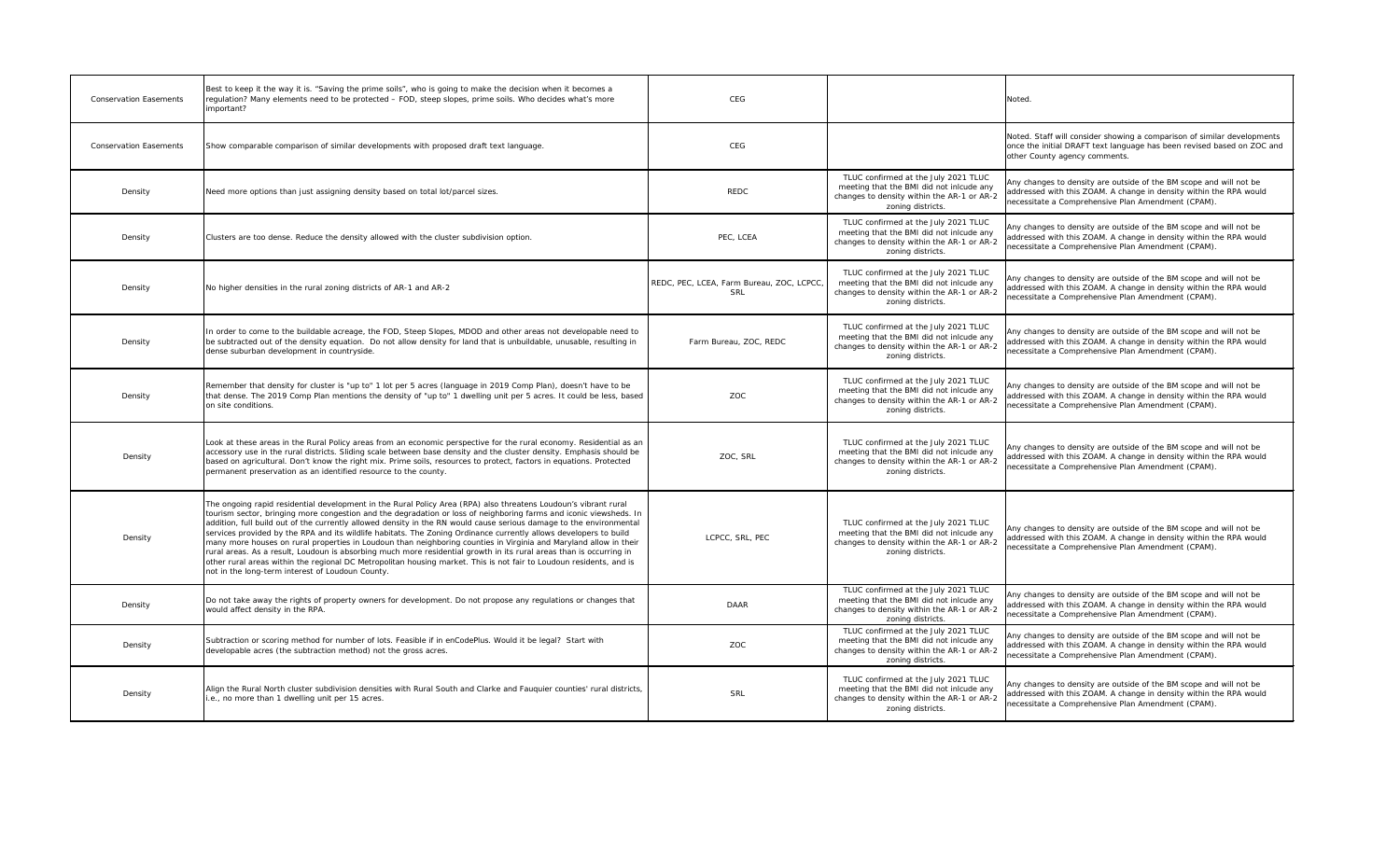| Development Review Process | At the beginning stages of the development process (pre-submission meeting), developer/landowner must work<br>with staff to identify the prime ag soils and those areas best for preserving and use for cluster lots, etc. County staff<br>familiar with farming should be part of the pre-submission meeting. All Cluster Subdivisions should be required to<br>have an approved Management Plan for the Rural Economy and Open Space lots showing that they have<br>Agriculture, Animal Husbandry, or Environmental Preservation capacity and a developer's commitment to its<br>implementation. Priority to protect a minimum of 80% of the prime agricultural soils on the parcel(s) for cluster<br>subdivisions should be discussed in all Pre-submission Meetings and Technical Review Meetings. Don't allow cluster<br>density automatically but require review of each property and decide density (development option) based on the<br>existing resources. | REDC, LCPCC, Farm Bureau, SRL, DAAR, ZOC            | A Pre-Submission meeting will be required to be held with staff prior to any<br>submission of an application for a cluster subdivision. A Site Analysis Map,<br>and a Preservation and Development Area Map will be required as part of<br>the information provided by the Applicant.                                                                                                                                                                               |
|----------------------------|---------------------------------------------------------------------------------------------------------------------------------------------------------------------------------------------------------------------------------------------------------------------------------------------------------------------------------------------------------------------------------------------------------------------------------------------------------------------------------------------------------------------------------------------------------------------------------------------------------------------------------------------------------------------------------------------------------------------------------------------------------------------------------------------------------------------------------------------------------------------------------------------------------------------------------------------------------------------|-----------------------------------------------------|---------------------------------------------------------------------------------------------------------------------------------------------------------------------------------------------------------------------------------------------------------------------------------------------------------------------------------------------------------------------------------------------------------------------------------------------------------------------|
| Development Review Process | Provide the ability to identify Cluster Subdivisions within the County Land Management Information System (LMIS)<br>or within the new EnerGov system.                                                                                                                                                                                                                                                                                                                                                                                                                                                                                                                                                                                                                                                                                                                                                                                                               | LCPCC, ZOC                                          | Currently, there is no mechanism to identify whether a subdivision is a<br>cluster subdivision or some other type of subdivision. This may be<br>addressed with the new Energov system. However, staff has produced<br>maps on the County GeoHub application that identifies all current<br>approved/active cluster subdivisions and hamlets.                                                                                                                       |
| Development Review Process | Enact program to monitor and enforce standards for Rural Economy Lot and HOA lots in conjunction with<br>stewardship of its Conservation Easement, TDR, & PDR lots.                                                                                                                                                                                                                                                                                                                                                                                                                                                                                                                                                                                                                                                                                                                                                                                                 | <b>LCPCC</b>                                        | Noted. Enacting any new monitoring program is outside of the approved<br>BMI for the Cluster Subdivision Regulations ZOAM. Currently, the<br>monitoring mechanism is complaint driven enforcement.                                                                                                                                                                                                                                                                  |
| Development Review Process | There needs to be specific and consistent language in all the County ordinances (Zoning, FSM, LSDO).                                                                                                                                                                                                                                                                                                                                                                                                                                                                                                                                                                                                                                                                                                                                                                                                                                                                | Farm Bureau                                         | As part of the approved BMI, direction was given to begin the process of a<br>separate Zoning Ordinance Amendment (ZOAM) and a Development<br>Ordinance Amendment (DOAM) to revise associated regulations in the<br>Facility Standards Manual (FSM) and the Land Subdivision and<br>Development Ordinance (LSDO). The ZOAM will be managed by Zoning<br>Administration (Planning and Zoning) while the DOAM will be headed up by<br>Building and Development staff. |
| Development Review Process | Needs to be technical oversight by those that understand farming and impacts of the soils when an application is<br>being processed through the County. Oversight needed for laying out of farmable parcels.                                                                                                                                                                                                                                                                                                                                                                                                                                                                                                                                                                                                                                                                                                                                                        | LCPCC, Farm Bureau, LSWCD                           | A Pre-Submission meeting will be required to be held with staff prior to any<br>submission of an application for a cluster subdivision. County staff familiar<br>with the County soils as well as staff from the Loudoun Soil and Water<br>Conservation District office will be invited as part of the Pre-Submission<br>meeting.                                                                                                                                   |
| Development Review Process | Difficulty of the soils for underlying developability – "Interpretive Guide to the Soils of Loudoun County" page 2 –<br>how not to use the information. Disclaims the use of the map for suitability. Intensive on site analysis to determine<br>developability.                                                                                                                                                                                                                                                                                                                                                                                                                                                                                                                                                                                                                                                                                                    | <b>CEG</b>                                          | DRAFT text does include a requirement that a Preliminary Soils Review be<br>submitted to the County for review and approval in order to accurately<br>delineate the Prime Farmland Soils within the subdividing tract.                                                                                                                                                                                                                                              |
| General                    | Loudoun County prime farmland soils are important and are irreplaceable. Soils are essential for sustainability and<br>profitability for farmers. Without fertile (USDA Class I Prime Ag Soils) to farm, there will be a major loss of<br>successful farmers, farmland and necessary agriculture supporting infrastructure. The future of farming in Western<br>Loudoun depends on the availability of fertile farmland. Keeping the best agricultural soils available for agriculture<br>helps the environment, by allowing for the protection of sensitive areas such as floodplain, steep slopes, etc. Once<br>these soils are lost, they are gone forever.                                                                                                                                                                                                                                                                                                      | LSWCD, Farm Bureau, REDC, PEC, LCPCC,<br><b>SRL</b> | DRAFT text includes requirements for PFLs that include the lots containing<br>at least 90% prime farmland soils. Currently, there is no requirement for<br>preservation of prime farmland soils within cluster developments, however,<br>the DRAFT text language now includes PFLs as part of the required 70% to<br>be set aside as PFLs, RELs, and/or Open Space. DRAFT text will contain<br>requirements for minimum agregrate area for PFLs.                    |
| General                    | Food is always in fashion. The Rural Policy Areas are the port of the County. Regs should be ag friendly.                                                                                                                                                                                                                                                                                                                                                                                                                                                                                                                                                                                                                                                                                                                                                                                                                                                           | <b>REDC</b>                                         | Language has been added to the Purpose and Intent of the AR-1 district,<br>mentioning the preservation and protection of prime farmland soils.                                                                                                                                                                                                                                                                                                                      |
| General                    | Will there be incentives with the new text amendments for Cluster Subdivisions? Any considerations to using<br>incentive-based zoning as part of this ZOAM?                                                                                                                                                                                                                                                                                                                                                                                                                                                                                                                                                                                                                                                                                                                                                                                                         | <b>NVBIA</b>                                        | Currently, incentives will not be part of the DRAFT text. Any incentive<br>based zoning would be outside of the approved BMI.                                                                                                                                                                                                                                                                                                                                       |
| General                    | The current Zoning Ordinance steers development towards Clusters to reduce the by-right Impact of undeterred<br>development in rural areas, reduce the overall density impact and save as much open space as possible. The<br>problem for the future of agriculture in the County is that the current Cluster Subdivision Ordinance does not save<br>Prime Ag Soils. As a result, Loudoun County continues to lose thousands of acres of prime agricultural soils, some of<br>the most fertile soils on the East Coast. Cluster subdivision option was good intent, but it has been taken advantage                                                                                                                                                                                                                                                                                                                                                                 | LCPCC, Farm Bureau                                  | DRAFT text includes a requirement that each PFL, contain 90% prime<br>farmland soils. Currently, there is no requirement for preservation of prime<br>farmland soils within cluster developments, however, the DRAFT text<br>language now includes PFLs as part of the required 70% to be set aside as<br>PFLs, RELs, and/or Open Space.                                                                                                                            |
| General                    | Define "rural character" to provide design standards to assure consistency. Define what is the rural economy?<br>Create consistency throughout the Rural Policy Area.                                                                                                                                                                                                                                                                                                                                                                                                                                                                                                                                                                                                                                                                                                                                                                                               | LCPCC, DAAR                                         | Proposed changes to the Rural Economy Uses definition are included to<br>provided clarification of these uses without specifically calling out the<br>different uses. Additionally, revisions to the Use Table have been added<br>that separate out the REL and what specific uses will be permitted on those<br>lots.                                                                                                                                              |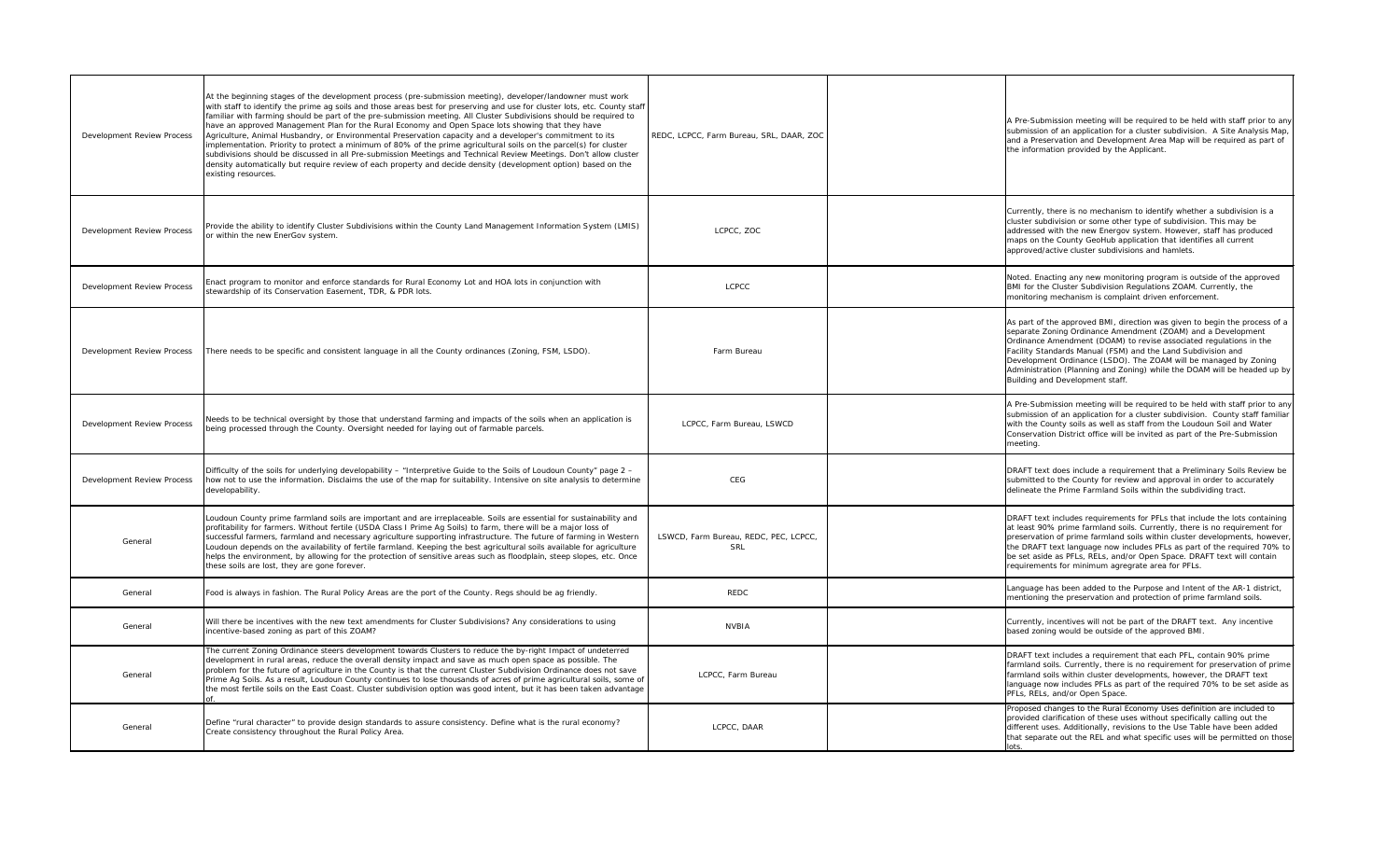| General | Consider adding standards for housing in the Rural Policy Area for agricultural workforce.                                                                                                                                                                                                                                                                                                                                                                                                                                                                                                      | <b>LCPCC</b> | Noted. At this time DRAFT language does not include standards for<br>agricultural workforce housing.                                                                                                                                                                                                                                                                                                                                             |
|---------|-------------------------------------------------------------------------------------------------------------------------------------------------------------------------------------------------------------------------------------------------------------------------------------------------------------------------------------------------------------------------------------------------------------------------------------------------------------------------------------------------------------------------------------------------------------------------------------------------|--------------|--------------------------------------------------------------------------------------------------------------------------------------------------------------------------------------------------------------------------------------------------------------------------------------------------------------------------------------------------------------------------------------------------------------------------------------------------|
| General | Opposed to putting development before protection of soils, other natural resources, and agriculture. Opposed to<br>providing special exceptions that result is higher degradation of natural land, agriculture, and water resources                                                                                                                                                                                                                                                                                                                                                             | <b>LCPCC</b> | DRAFT text includes requirements for PFLs that include the lots containing<br>at least 90% prime farmland soils. Currently, there is no requirement for<br>preservation of prime farmland soils within cluster developments, however,<br>the DRAFT text language now includes PFLs as part of the required 70% to<br>be set aside as PFLs, RELs, and/or Open Space. DRAFT text will contain<br>requirements for minimum agregrate area for PFLs. |
| General | Generally opposed to "picking a position" or "solution" based on politics instead of which alternative and method<br>protects the most prime ag soils and best implements the 2019 Comprehensive Plan. Not implementing the 2019<br>Comp Plan policies in order to "protect" conservation easements will continue the 18 years of no farmland/soils<br>protection.                                                                                                                                                                                                                              | <b>LCPCC</b> | Noted. The DRAFT text language includes requirements for preservation of<br>prime farmland soils which aligns with RPA Strategy 1.1 and RPA Strategy<br>2.1.                                                                                                                                                                                                                                                                                     |
| General | Over development of available land resources in western Loudoun will result in greater rural density, increased need<br>for supporting infrastructure (roads and schools) and result in higher taxes for all taxpayers. Agricultural operations<br>also allow for the most "bang for the conservation buck" in hosting practices like riparian buffer/ stream protection,<br>cover crops, and tree plantings that help Loudoun meet its Chesapeake Bay TMDL goals at a much lower cost than<br>attempting to implement environmental practices on newly developed or previously developed land. | LCPCC        | Density has not increased, however, lots set aside for farming/agricultural<br>purposes/uses have been added to the cluster subdivision regulations with<br>the focus of preserving prime farmland soils, and allowing only certain uses<br>on those soils within the PFLs.                                                                                                                                                                      |
| General | Balance the direction of the Board of Supervisors. Consistency with the General Plan, not only preservation of prime<br>agricultural soils but also with housing demand. Look at the real estate market. How do we accommodate those that<br>want to move out in the Rural Policy Area.                                                                                                                                                                                                                                                                                                         | DAAR         | The 1 lot per 5 acre density of cluster subdivisions has not changed.<br>Cluster Subdivision requirements do allow for varying lot sizes depending<br>on the characteristics of the subdividing tract.                                                                                                                                                                                                                                           |
| General | Opportunity to provide an Agriculture Mission Statement with a vision for 40 to 50 years out. No one has said what<br>the vision is. Solve the problem correctly and long term.                                                                                                                                                                                                                                                                                                                                                                                                                 | <b>DAAR</b>  | Noted                                                                                                                                                                                                                                                                                                                                                                                                                                            |
| General | Cluster option is identified as the desirable method of the development options. Farmers looks at conservation<br>easement first, need a land use plan for the easement. Layout the same, steep slopes, MDOD and septic, FOD;<br>constrained with land that is outside of the protected areas.                                                                                                                                                                                                                                                                                                  | <b>ZOC</b>   | Noted. The DRAFT text language does set aside lots (PFLs) for preservation<br>of prime farmland soils while maintaining the ability for the property owner<br>to seek a development plan that works for the conservation easement<br>process which maintains the 1 lot per 5 acres density.                                                                                                                                                      |
| General | Rural Economy depends on farming. Not just farming, but all rural aspects – business, etc.                                                                                                                                                                                                                                                                                                                                                                                                                                                                                                      | <b>SRL</b>   | The DRAFT text language requires both PFLs and RELs based on<br>characteristics of the subdividing tract. The REL also requires that the lot<br>be 15 acres excluding areas of major floodplain, very steep slopes and<br>highly sensitive areas of the MDOD. RELs also allow for many uses.                                                                                                                                                     |
| General | The primary issue is that zoning requirements designed to preserve prime soils, natural features, and equine uses<br>will inconvenience those who would like to be able to continue replacing farmland and natural spaces with clustered,<br>residential communities. The key question is how the County will balance these competing interests. SRL's greatest<br>concern is that, in efforts to accommodate those who prefer the status quo, the ZOAM might fail to effectively<br>implement the County's rural policy and natural resource goals.                                            | <b>SRL</b>   | The initial DRAFT text balances competing interests by preserving prime<br>farmland soils through PFLs while allowing for cluster development without<br>impacting the current density of 1 lot per 5 acres.                                                                                                                                                                                                                                     |
| General | Those that are moving out to these cluster developments are looking for the scenery, the location; not necessarily<br>looking to farm/work the land.                                                                                                                                                                                                                                                                                                                                                                                                                                            | SRL, LSWCD   | Noted.                                                                                                                                                                                                                                                                                                                                                                                                                                           |
| General | Many farmers and businesses rely heavily on other farmers within the County to be successful. Farmers need other<br>farmers and agricultural land to help one another. Farming is a sustainable and very powerful economic tool.<br>Opportunity to provide access to prime ag soils. With prime ag soils, farmers are able to access grants through the<br>USDA.                                                                                                                                                                                                                                | Farm Bureau  | The creation of PFLs allows for the preservation of prime farmland soils<br>along with the requirement that the PFLs must be contiguous, unless the<br>location of the prime farmland soils are not contiguous. Requirements also<br>provide minimum PFL areas based on the total tract size.                                                                                                                                                    |
| General | Clusters can be developed while preserving prime ag soils, need to have regulations to do so. Chalk Farm (hamlet<br>option) is an example of preserving prime farmland soils while subdividing.                                                                                                                                                                                                                                                                                                                                                                                                 | Farm Bureau  | The initial DRAFT text balances competing interests by preserving prime<br>farmland soils through PFLs while allowing for cluster development without<br>impacting the current density of 1 lot per 5 acres.                                                                                                                                                                                                                                     |
| General | "Suburban Gaze" = neighbors looking out their windows wondering when the farm will be sold. Many aspects of a<br>farm are not the prettiest but the farms provide an essential aspect to the County.                                                                                                                                                                                                                                                                                                                                                                                            | Farm Bureau  | Residential dwellings located on residential cluster lots must be setback<br>100' from any lot line of a PFL.                                                                                                                                                                                                                                                                                                                                    |
|         |                                                                                                                                                                                                                                                                                                                                                                                                                                                                                                                                                                                                 |              |                                                                                                                                                                                                                                                                                                                                                                                                                                                  |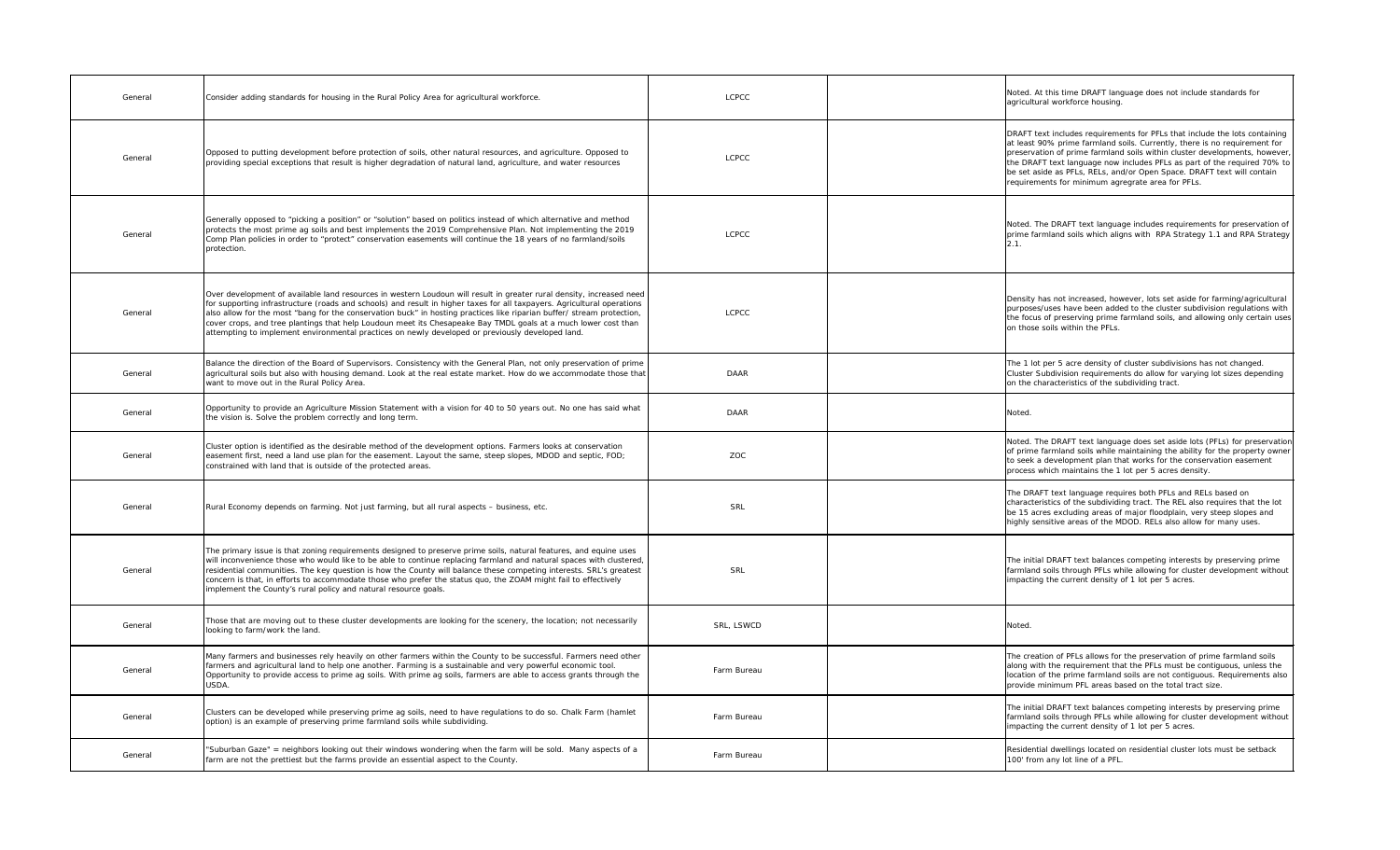| General                 | Agriculture is not dead and has made living off farming the land in Loudoun. Need to look at all sides of the issue.<br>With more land for farming, there is more potential to provide more food to Loudoun and also provide jobs.                                                                                                                                                                                                                                      | Farm Bureau                        | PFLs have been added to the cluster subdivision regulations which set<br>aside lots for agricultural and horticultural uses given those lots must<br>contain prime farmland soils.                                                                                                                                                                                                                                          |
|-------------------------|-------------------------------------------------------------------------------------------------------------------------------------------------------------------------------------------------------------------------------------------------------------------------------------------------------------------------------------------------------------------------------------------------------------------------------------------------------------------------|------------------------------------|-----------------------------------------------------------------------------------------------------------------------------------------------------------------------------------------------------------------------------------------------------------------------------------------------------------------------------------------------------------------------------------------------------------------------------|
| General                 | Suburban development in the rural areas comes with infrastructure (roads, etc). Suburban development in rural<br>landscapes where residents want the same amenities as in suburban areas.                                                                                                                                                                                                                                                                               | <b>PEC</b>                         | Noted.                                                                                                                                                                                                                                                                                                                                                                                                                      |
| General                 | Small areas can be farmed and be producing farms. Prime ag soils are important for these small parcels. Small scale<br>farming can also protect flora and fauna. Don't place all of the emphasis on conservation easements. Find the best<br>way to protect land and prime soils for all involved. Not every property owner wants to put land in conservation;<br>find the right balance. Able to feed a lot of people on a small amount of land because of good soils. | PEC, Farm Bureau                   | There is opportunity for smaller PFLs if there are areas of non-contiguous<br>prime farmland soils that are less than 10 acres.                                                                                                                                                                                                                                                                                             |
| General                 | Must provide wording in the Zoning Ordinance that will allow for the protection of prime agricultural soils. Opposed<br>to those amendments that do not give a clear vision or clear wording for protection of prime soils and ag uses. It is<br>imperative that the language in the text amendments is structured well that will allow for sound implementation of<br>the regulations. Clearly worded regulations that will stand up to challenges in Court.           | LCEA, SRL                          | DRAFT text requires at least 1 PFL which sets aside lots for the<br>preservation of prime farmland soils. Uses on these lots are limited.                                                                                                                                                                                                                                                                                   |
| General                 | Important to remember that housing costs the County in services while commercial (ag/rural economy) brings in<br>businesses that the County can tax.                                                                                                                                                                                                                                                                                                                    | <b>LCEA</b>                        | <b>Noted</b>                                                                                                                                                                                                                                                                                                                                                                                                                |
| General                 | Fairfax is implementing trails and a county wide trail plan into new development requirements. There are many<br>useful criteria that Loudoun could follow.                                                                                                                                                                                                                                                                                                             | <b>LCEA</b>                        | DRAFT text continues to permit passive recreation (trails) within Open<br>Space parcels. Zoning Administration staff continues to explore options<br>pertaining to trail easements connecting existing or planned trail networks.                                                                                                                                                                                           |
| Home Owners Association | Review HOA regulations within cluster developments to ensure that Virginia Right to Farm rights are not impeded<br>upon by HOA restrictions, especially on the Rural Economy and Open Space lots pertaining to bonafide agricultural<br>uses as well as shared trails. There has to be coexistence between Rural Economy lots (No HOA designation) and<br>cluster lots (With HOA designation).                                                                          | ZOC, SRL, Farm Bureau, LCEA, LCPCC | Draft text includes language that restricts HOA by-laws from restricting<br>bona fide agricultural and horticultural uses on PFLs, RELs, and Open Space<br>parcels.                                                                                                                                                                                                                                                         |
| Home Owners Association | Open Space usually owned by HOA. Often no consensus from HOA on how to best use the property, therefore, the<br>Open Space is left useless with regard to ag uses. Open Space Lots v. Rural Economy Lots and the HOA designation.<br>Nutrient credits with water. Limit the amount of harmful chemicals/pesticides on the lots.                                                                                                                                         | LSWCD, DAAR,                       | DRAFT language has been added stating that Open Space, PFLs, and RELs<br>must not be subject to HOA covenants or other private agreements that<br>prohibit bona fide agriculture, horticulture, animal husbandry uses.                                                                                                                                                                                                      |
| Home Owners Association | Engagement of HOAs from the beginning of the subdivision process. HOAs managing open space parcels are often a<br>headache for them. Have HOA conversation up front when formed, little oversight given to developer when forming<br>open space HOA parcels.                                                                                                                                                                                                            | ZOC                                | Noted.                                                                                                                                                                                                                                                                                                                                                                                                                      |
| Open Space              | A large majority or all (if possible) of the environmental features such as floodplain, limestone, steep slopes,<br>wetlands, and hydric soils should be preserved on Open Space parcels or on cluster lots themselves but outside of<br>the drainfield and house sites.                                                                                                                                                                                                | LSWCD, ZOC                         | Environmental features such as floodplain, steep slopes, MDOD, etc. will<br>mostly be contained within the open space parcel, based on the cluster<br>requirements, although some of these features can be on the REL but only<br>minor floodplain, moderately steep slopes, and somewhate sensitive areas<br>of MDOD. These features cannot be included as part of the 15 or 25 acre<br>REL minimum.                       |
| Open Space              | Make sure that prime soils are used as little as possible on open space parcels that are used for onsite sewage<br>disposal                                                                                                                                                                                                                                                                                                                                             | LSWCD                              | Open space parcels will continue to allow drainfields for individual parcels,<br>however, 70% of the subdividing tract must consist of at least one PFL,<br>and/or REL and Open Space parcels, depending on the characteristics of<br>the subdividing tract. Therefore, a majority of the prime soils will be<br>contained within the PFL(s). DRAFT text will contain requirements for<br>minimum aggregrate area for PFLs. |
| Open Space              | The open space parcels and Rural Economy should be placed in conservation easements. Open space requirements<br>could be varied - could use 85% (from hamlet). Conservation easements alone is not enough.                                                                                                                                                                                                                                                              | REDC, LCEA, ZOC                    | Noted. Zoning Administration staff continues to explore this option.                                                                                                                                                                                                                                                                                                                                                        |
| Open Space              | Design the Open Space (HOA) parcel to be between the cluster lots and Rural Economy Lot, as a buffer. Drainfields<br>could possibly go in this area as well as trail systems along the fringe of the open space could be part of the buffer<br>between the Rural Economy Lots and the cluster lots.                                                                                                                                                                     | REDC, LCEA                         | Not addressed in the initial DRAFT text.                                                                                                                                                                                                                                                                                                                                                                                    |
|                         |                                                                                                                                                                                                                                                                                                                                                                                                                                                                         |                                    |                                                                                                                                                                                                                                                                                                                                                                                                                             |

| ns which set<br>se lots must                                                                  |
|-----------------------------------------------------------------------------------------------|
|                                                                                               |
| non-contiguous                                                                                |
| or the<br>re limited.                                                                         |
|                                                                                               |
| within Open<br>xplore options<br>ed trail networks.                                           |
| om restricting<br>, and Open Space                                                            |
| , PFLs, and RELs<br>greements that<br>dry uses.                                               |
|                                                                                               |
| ADOD, etc. will<br>on the cluster<br>the REL but only<br>e sensitive areas<br>e 15 or 25 acre |
| dividual parcels,<br>least one PFL,<br>aracteristics of<br>oils will be<br>irements for       |
| is option.                                                                                    |
|                                                                                               |
|                                                                                               |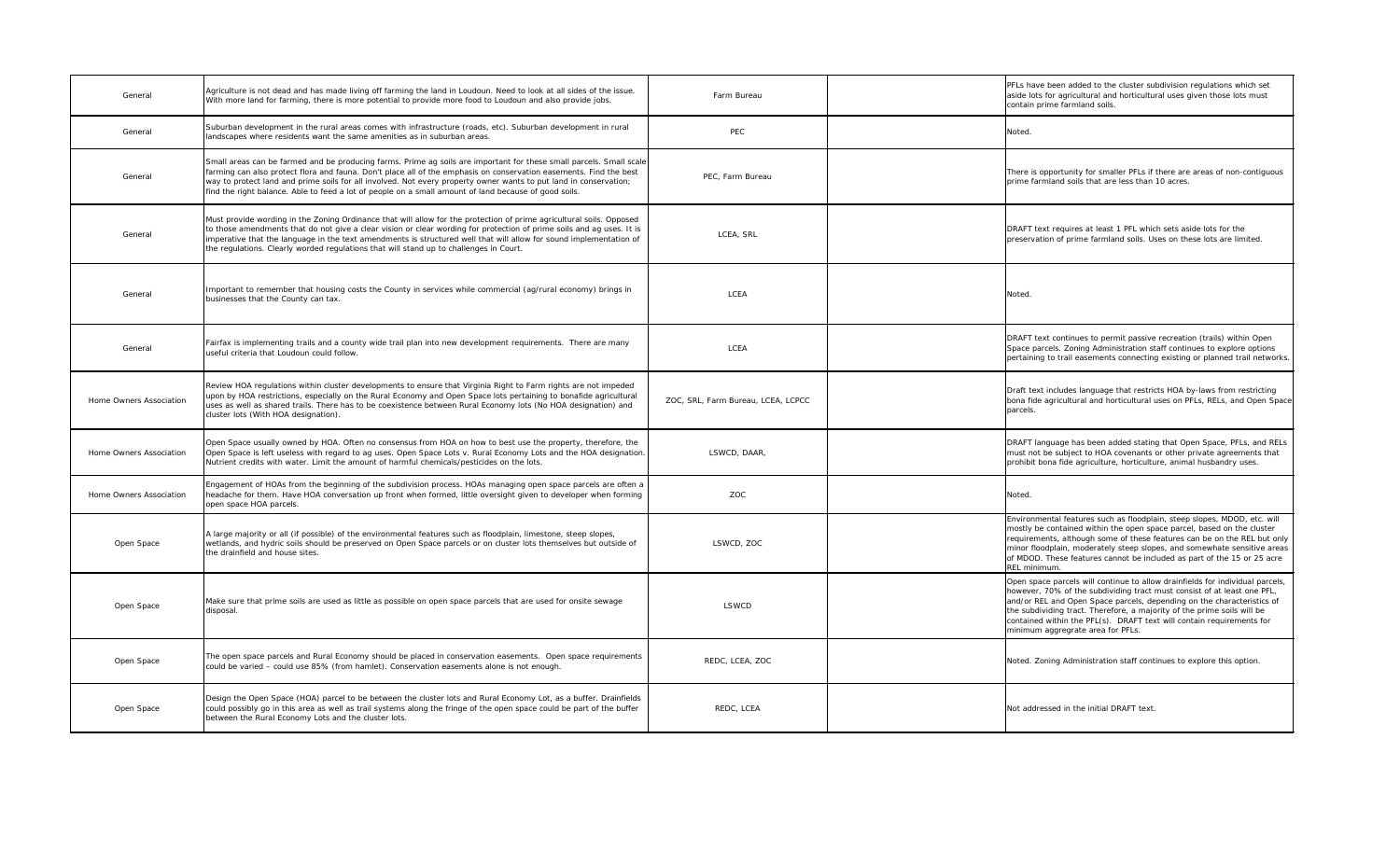| Open Space          | Open space parcels often end up with drainfields. Don't insist on open space parcels but allow more design<br>flexibility, keep drainfield on lot. Would allow the homeowner more control over drainfield if on own lot.                                                                                                                                                                                                                                                                                                                                                                                                                                          | <b>ZOC</b>                   | Drainfields will still be allowed on Open Space lots. With the minimum 70%<br>gross land area requirement not changing, there remains flexibility with lot<br>sizes that would allow drainfields to be captured on the individual lots.                                                                                                                                         |
|---------------------|-------------------------------------------------------------------------------------------------------------------------------------------------------------------------------------------------------------------------------------------------------------------------------------------------------------------------------------------------------------------------------------------------------------------------------------------------------------------------------------------------------------------------------------------------------------------------------------------------------------------------------------------------------------------|------------------------------|---------------------------------------------------------------------------------------------------------------------------------------------------------------------------------------------------------------------------------------------------------------------------------------------------------------------------------------------------------------------------------|
| Open Space          | The Zoning Ordinance currently does not require any open space in clustered subdivisions. Rather, it requires that<br>the combination of land in "rural economy lots" and "common open space" equal 70% of the gross acreage of the<br>subdivided property (see sections 2-103(C)(2)(h) and 2-203(C)(2)(h) of the Zoning Ordinance). HOA lots should be<br>thought about separately from "Farm Preservation" lots--so HOA open space lot(s) are a separate category from<br>rural economy lot(s)                                                                                                                                                                  | <b>LCPCC</b>                 | <b>PFLs have been added to the cluster subdivision regulations which set</b><br>aside lots for agricultural and horticultural uses given those lots will contain<br>prime farmland soils. These lots will be separate from RELs and Open<br>Space parcels.                                                                                                                      |
| Open Space          | Closing loopholes in regulations that allow things to be counted toward open space (road access easements, steep<br>slopes, etc.) This needs to be changed.                                                                                                                                                                                                                                                                                                                                                                                                                                                                                                       | ZOC, SRL                     | Noted. The Zoning Ordinance Rewrite team is currently addressing those<br>areas that can be counted towards open space within the different policy<br>areas.                                                                                                                                                                                                                    |
| Open Space          | Nearly all small businesses in Western Loudoun depend on preservation of open space to provide the rural backdrop<br>or surrounding landscape (the "there-there") that provides a unique destination point for wineries, breweries,<br>wedding venues and B&B enterprises. Without the underlying bedrock of agriculture and farming, many of the<br>tourism and recreation draws of Loudoun are lessened or disappear entirely.                                                                                                                                                                                                                                  | <b>LCPCC</b>                 | With the minimum 70% gross land area requirement not changing, open<br>space areas will continue to part of cluster subdivisions. With the addition<br>of PFLs and limited uses on those lots, rural back drops will remain.                                                                                                                                                    |
| Research / Analysis | Provide maps and/or online applications which show information concerning prime agricultural soils on parcels, how<br>many acres of prime soils are available for development, parcels within conservation/open space easements (gift<br>easements and development), parcels within agricultural and forestal districts, differentiate gift easements from<br>development easements, vacant parcels over 20 ac (AR-1) and 40 acres (AR-2), improved parcels with one house<br>over 20 ac (AR-1) and 40 acres (AR-2), contiguous parcels under one ownership that could be combined to create a<br>cluster proposal greater than 20 ac (AR-1) and 40 acres (AR-2). | NVIBA, DAAR, LCPCC, ZOC, SRL | Maps have been created and are accessible on the County's GeoHub<br>application as of September 28, 2021. These maps provide information<br>concerning the location of Prime Farmland Soils, and how they may or may<br>not be impacted by development. https://geohub-<br>loudoungis.opendata.arcgis.com/                                                                      |
| Research / Analysis | Get the accurate story of what is being proposed with this amendment. The necessary input is obtained through the<br>outreach.                                                                                                                                                                                                                                                                                                                                                                                                                                                                                                                                    | LSWCD                        | Initial outreach sessions (12) have been held with different community<br>groups, committees, commissions, or advisory boards. Follow-up outreach<br>sessions will be conducted early 2022.                                                                                                                                                                                     |
| Research / Analysis | Opportunity to look back at the 2003 Conservation Design text and apply those standards to ensure the protection<br>of Prime Agricultural Soils. Evaluate quantitatively the full costs of cluster housing at the current 1/5 and 1/15<br>density versus the density approved in 2003 (1/10 and 1/20).                                                                                                                                                                                                                                                                                                                                                            | REDC, LCPCC                  | Any changes to density are outside of Scope of the BMI and will not be<br>addressed with this ZOAM. A change in density within the RPA would<br>necessitate a CPAM. DRAFT text does include some provisions from the<br>2003 Conservation Design Text, such as the requirement of a Pre-<br>submission meeting and some of the required information needed for the<br>meeting.  |
| Research / Analysis | Analysis. Which results would achieve the best results. Analyze the soils, options that best preserve the prime ag<br>soils. Need analysis so we can achieve what we want it to achieve. Need more data to analyze to make a better-<br>informed decision.                                                                                                                                                                                                                                                                                                                                                                                                        | REDC, ZOC                    | Noted. GeoHub applications provide some analysis pertaining the prime<br>farmland soils, established conservation easements, active and approved<br>cluster subdivisions, potential cluster development parcels, etc.                                                                                                                                                           |
| Research / Analysis | Show examples of good cluster subdivisions v. bad cluster subdivisions. Do we have numbers of how many cluster<br>subdivisions have been developed instead of the other development options being used? Additionally, staff should<br>evaluate those subdivisions that have been created for equestrian uses. Compare and look for regulations that<br>worked and did not work,                                                                                                                                                                                                                                                                                   | REDC, PEC, LCEA              | The maps provided on the Geo Hub application show all active or approved<br>cluster and hamlet subdivisions. Currently displayed on the maps are 6<br>active cluster subdivisions, 27 approved cluster subdivisions, and 30 rural<br>hamlets within the RPA.                                                                                                                    |
| Research / Analysis | Critical decision making for text amendments should be addressed with appropriate groups to ensure the correct<br>path is being taken.                                                                                                                                                                                                                                                                                                                                                                                                                                                                                                                            | <b>REDC</b>                  | The initial DRAFT text concepts will be brought forward to ZOC on<br>December 1, 2021. DRAFT text will be sent to ZOC by the end of 2021.<br>Staff will revise the DRAFT text based on ZOC and other County agency<br>comments. After comments are received and DRAFT text amended,<br>Outreach groups will then have the opportunity to comment on the DRAFT<br>text language. |
| Research / Analysis | Not a lot of development going on in in RPA. How much of the County is zoned AR1 and AR2? 69%. How much<br>development is occurring in these zoning districts? Only 10%. Would like another feedback session prior to drafting<br>of the zoning ordinance text for this ZOAM.                                                                                                                                                                                                                                                                                                                                                                                     | <b>NVBIA</b>                 | Zoning Administration staff will be conducting a 2nd round of outreach with<br>all of the identified outreach groups (Early 2022) once DRAFT language has<br>been revised based on ZOC and other County agency comments.                                                                                                                                                        |
| Research / Analysis | Input from property owners, directly impacted by this ZOAM, should be considered. Identify those properties within<br>the RPA, with developable property containing prime ag soils and have a separate outreach for those property<br>owners. Survey of western Loudoun property owners - Who wants to farm and Who wants to develop - some type<br>of demand on the result.                                                                                                                                                                                                                                                                                      | NVBIA, DAAR                  | Zoning Administration staff is currently looking to have an in-person public<br>outreach, for property owners within the RPA, when staff conducts the 2nd<br>round of outreach with the identified outreach groups. (Early 2022)                                                                                                                                                |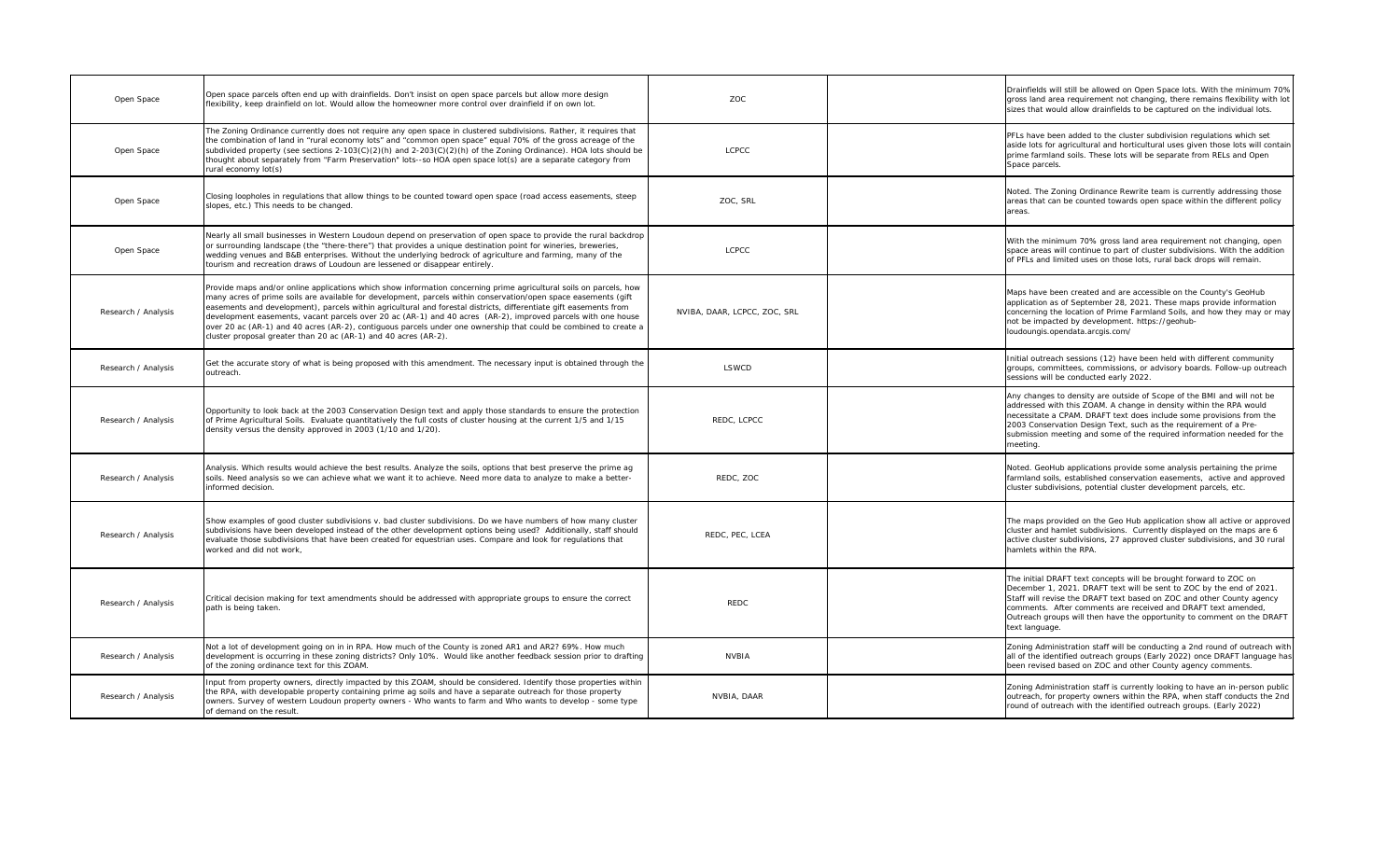| Research / Analysis | A major concern is making this ZOAM "all about density," either by direct or indirect impacts required to implement<br>the 2019 Comp Plan policies in the ordinance documents. Staff should use caution and reconfirm quantification being<br>provided by focus groups for various positions and alternatives. It is important to clarify the universe of underlying<br>data, the "as-of date," and recognize it can be misleading when only using percentages rather than actual values. | <b>LCPCC</b>                                       | Noted.                                                                                                                                                                                                                                                                                                                                                                                                                                                                             |
|---------------------|-------------------------------------------------------------------------------------------------------------------------------------------------------------------------------------------------------------------------------------------------------------------------------------------------------------------------------------------------------------------------------------------------------------------------------------------------------------------------------------------|----------------------------------------------------|------------------------------------------------------------------------------------------------------------------------------------------------------------------------------------------------------------------------------------------------------------------------------------------------------------------------------------------------------------------------------------------------------------------------------------------------------------------------------------|
| Research / Analysis | Instead of primarily reviewing only past information, data, mapping, and quantification should be used to support<br>Sub-Committee member proposals to move the ZOAM forward more efficiently and effectively. See examples<br>provided on LCPCC Zoning Committee page.                                                                                                                                                                                                                   | <b>LCPCC</b>                                       | <b>Noted</b>                                                                                                                                                                                                                                                                                                                                                                                                                                                                       |
| Research / Analysis | Opportunity to speak with soils scientist(s) about how the soils came about and possibly update those maps.<br>Drainfields may not work in the soils as mapped. To what extent can the drainfields be placed/located, what if they<br>were relegated to secondary or less than prime soils.                                                                                                                                                                                               | DAAR, ZOC                                          | Discussions have occurred with the County Soil Scientist. The County soils<br>map is updated each time a Preliminary Soils Report is conducted.<br>Information has also been gather from the Health Department concerning<br>the placement of drainfields on poorer soils: Poorer soils types require<br>larger conventional drainfields. Although alternative systems are an option<br>and typically take up less area, these systems have the potential to be<br>more expensive. |
| Research / Analysis | Look at the 1998 seventy-five-page report titled "200,000 Acre Solution". Do the analysis such as fiscal impact of<br>the proposed ZOAM. What is the design of the cluster regulations and what uses will be allowed on these soils?                                                                                                                                                                                                                                                      | <b>DAAR</b>                                        | Within the PFLs, uses will be limited on the prime farmland soils. Although<br>there is the possibility of all the uses, listed in the UseTables, being able<br>to locate on prime farmland soils if those soils are not captured within the<br>70% gross land area requirement of Sections 2-103(C)(2)(h) and 2-<br>203(C)(2)(h)                                                                                                                                                  |
| Research / Analysis | Consult legal counsel for cluster regulations. Check the legality of more cluster subdivision regulations. LEGAL<br>REVIEW: Code of VA § 15.2-2286.1 Requires counties to provide a "clustering option" AND enables Counties to<br>make changes in land use ordinances. Counties are NOT REQUIRED to provide increased density for cluster options.                                                                                                                                       | ZOC, LCPCC                                         | Zoning Administration staff will be working along side of the County<br>Attorney's Office to ensure that all draft cluster subdivision regulations are<br>within the allowances of the State Code of Virginia.                                                                                                                                                                                                                                                                     |
| Research / Analysis | Many Rural Economy Lots not being used for farming activities. Look at the number of Rural Economy Lots that are<br>actually being farmed, used for farming and how many of those lots have a house on them or are just vacant? How<br>much acreage is in farmland. Would like a summary/additional outreach to ZOC of what we have found before the<br>drafting of the text.                                                                                                             | <b>ZOC</b>                                         | DRAFT text includes the addition of the PFL which proposes to require that<br>each PFL have a minimum of 90% prime farmland soils. These lots would<br>be restricted to minimal uses, primarily agricrultural, and horticultural<br>uses, although a single family home would be permitted use on the PFL.                                                                                                                                                                         |
| Research / Analysis | Review the Farms Under Threat document. Agricultural land in low-density residential areas are 23 times more likely<br>to be urbanized that other agricultural land. If we destroy the land best suited for cultivation, we weaken the<br>viability of the agricultural sector.                                                                                                                                                                                                           | SRL                                                | Noted. DRAFT text now includes a PFL that is set aside for prime farmland<br>soils within the subdividing tract. A minimum of 90% of each PFL must<br>contain prime farmland soils.                                                                                                                                                                                                                                                                                                |
| Rural Economy Lot   | As proposed in the BMI, retain a large minimum percentage (min. 80%) of the prime soils (USDA Class I and II<br>soils) located on the Rural Economy Lot. This would help to ensure that most of the County's remaining prime soil<br>resources are not permanently lost and destroyed under residential buildings and infrastructure. Prioritization of<br>farmable Rural Economy Lots is key.                                                                                            | LSWCD, REDC, ZOC, SRL, Farm Bureau,<br>LCEA, LCPCC | The proposed PFL would be part of the required 70% of the subdividing<br>tract that would need to be set aside from the area designated for<br>residential cluster lots. The PFL would be required if there are prime<br>farmland soils over 1 acre. Each PFL would be required to have a minimum<br>of 90% prime farmland soils on the lot.                                                                                                                                       |
| Rural Economy Lot   | Rural Economy Lots - often these lots are places on land (Steep Slopes, FOD, Hydric Soils, etc.) that is somewhat to<br>severely limited for most agricultural uses. This leads landowner to either pursue agricultural activity on soils ill<br>equipped to handle it, leading to adverse environmental impacts and low productivity or negative impacts on animal<br>health, or they are faced with the prospect of greatly scaling back or completely curtailing their plans.          | LSWCD, Farm Bureau                                 | RELs that are provided must meet the minimum lot size of 15 acres,<br>exclusive of major floodplain, very steep slopes, and highly sensitive areas<br>within the MDOD. PFLs will be required if the there are prime farmland<br>soils over 1 acre within the subdividing tract. PFLs will help address the<br>previous issue of agricultural uses being established on poor soils.                                                                                                 |
| Rural Economy Lot   | Size of the Rural Economy Lots are critical and should be no smaller than the current 15 acres (AR-1) or 25 acres<br>$(AR-2)$ . Ideally, the Rural Economy lots should be the base lot size of the district. Ex. AR-1 = 20 ac, AR-2 = 40 ac.<br>This would reduce the fragmentation of valuable farmland and ensure that rural economy lots are large enough to<br>sustain a wide range of agricultural uses.                                                                             | LSWCD, REDC, LCPCC, ZOC, SRL, LCEA                 | The minimum size of the REL remains unchanged, 15 acres (AR-1) and 25<br>acres (AR-2). However, PFLs have been added to preserve prime farmland<br>soils and the PFLs are required to be contiguous if more than one are<br>provided except if the prime farmland soils located on the subdividing tract<br>are not contiguous.                                                                                                                                                    |
| Rural Economy Lot   | Rural Economy lot should not be encumbered with HOA restrictions, pertaining to uses. Possibility of the Open Space<br>parcels between the Rural Economy Lots and Cluster Lots.                                                                                                                                                                                                                                                                                                           | <b>REDC</b>                                        | Draft text includes language that restricts HOA by-laws from restricting<br>bona fide agricultural, horticultural, and Animal Husbandry uses on RELs.<br>Open space parcels between RELs and the residential cluster lots is not<br>addressed in the initial DRAFT text.                                                                                                                                                                                                           |
|                     |                                                                                                                                                                                                                                                                                                                                                                                                                                                                                           |                                                    |                                                                                                                                                                                                                                                                                                                                                                                                                                                                                    |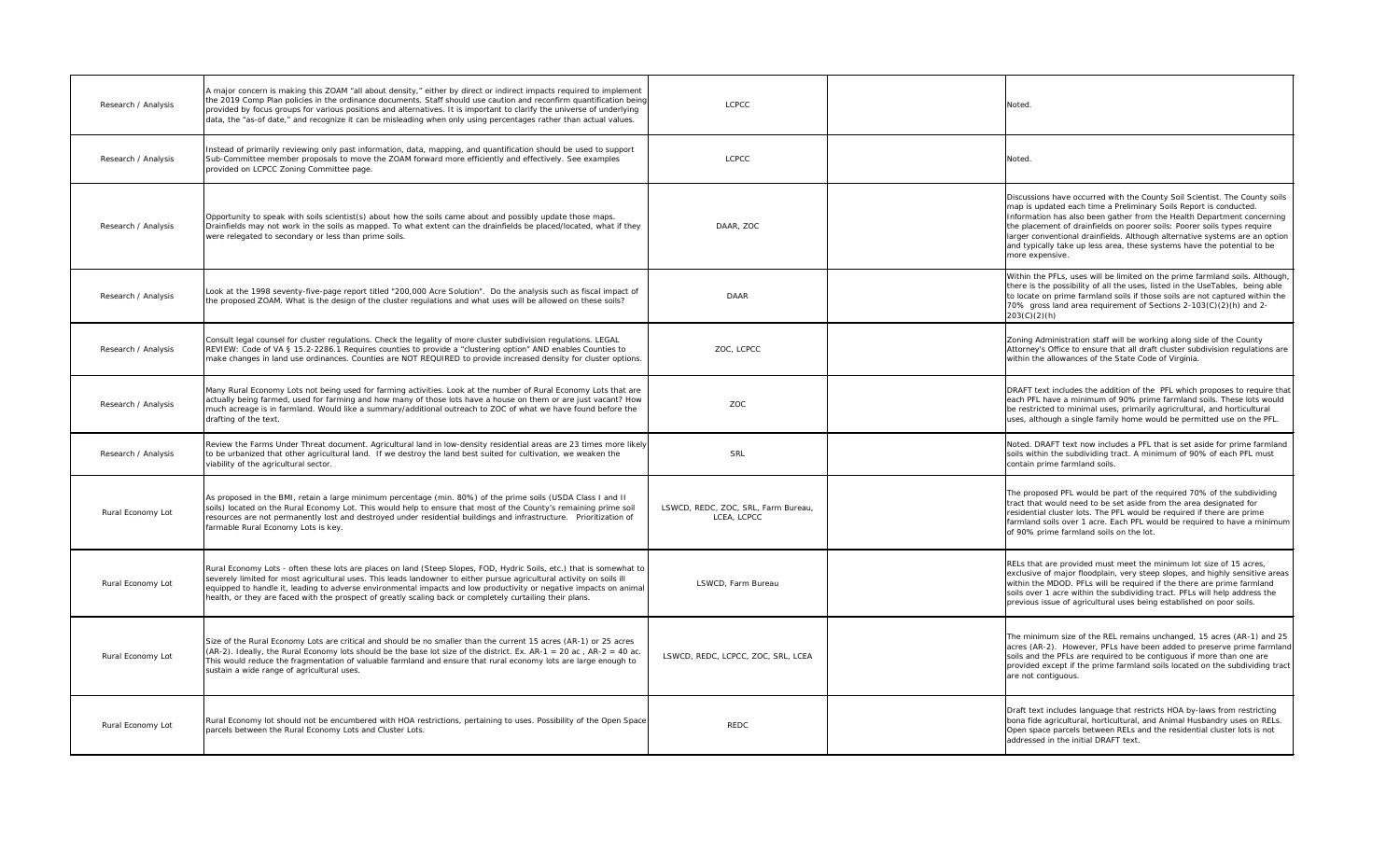| Rural Economy Lot | Text amendments should call out the Prime Ag. Soil types and describe them and their best uses. County should<br>look into purchasing Rural Economy Lots for certain rural economy uses. Large Rural Economy lots can give more<br>opportunity for young farmers to learn to farm. Only one Rural Economy to be used for farming depending on the<br>amount of prime soils available.                                                                                                                                                                                                                                                                                                                                                                                                                                                                                                                                                             | <b>REDC</b>                                        | The Use Tables hasve been revised to include separate use categories for<br>PFLs, RELs, Residential Cluster Lots, and Base Density Lots and<br>Principal/Subordinate Lots. Additionally, RELs are now distinct lots<br>separate from the new PFLs which are primarily established for the<br>preservation of prime farmland soils and uses best suited for these soils. |
|-------------------|---------------------------------------------------------------------------------------------------------------------------------------------------------------------------------------------------------------------------------------------------------------------------------------------------------------------------------------------------------------------------------------------------------------------------------------------------------------------------------------------------------------------------------------------------------------------------------------------------------------------------------------------------------------------------------------------------------------------------------------------------------------------------------------------------------------------------------------------------------------------------------------------------------------------------------------------------|----------------------------------------------------|-------------------------------------------------------------------------------------------------------------------------------------------------------------------------------------------------------------------------------------------------------------------------------------------------------------------------------------------------------------------------|
| Rural Economy Lot | Ensure that Rural Economy Lots are contiguous and not fragmented thus keeping prime soils together in order to<br>maximize the feasibility of farming and the viability of the rural economy.                                                                                                                                                                                                                                                                                                                                                                                                                                                                                                                                                                                                                                                                                                                                                     | REDC, LCPCC, LSWCD, ZOC, SRL, LCEA, Farm<br>Bureau | PFLs are proposed to be contiguous with other PFLs unless the location of<br>prime farmland soils are not contiguous.                                                                                                                                                                                                                                                   |
| Rural Economy Lot | Drainfields should not be placed on the Rural Economy Lots for other cluster lots. Drainfields would be best placed<br>on the individual lots or within an open space parcel.                                                                                                                                                                                                                                                                                                                                                                                                                                                                                                                                                                                                                                                                                                                                                                     | REDC, Farm Bureau, LCEA,                           | Current text language does not allow drainfields, to be located on the REL<br>that serve other residential cluster lots. Draft text does not change this.                                                                                                                                                                                                               |
| Rural Economy Lot | Ensure that the rural economy lot(s) is protected with a conservation easement, which is in perpetuity; not a<br>development easement or in an ag/forestral district. Also utilize the easement to outline terms for use of the<br>property – especially in alignment with goals of the Comp Plan, such as permitting/ requiring trails, riparian buffers,<br>a soil conservation plan, a forest management plan; etc. These conservation easements will ensure the preservation<br>of these lots/soils for future young farmers too.                                                                                                                                                                                                                                                                                                                                                                                                             | LCPCC, Farm Bureau, LEAC                           | The DRAFT text does not currently require PFLs, RELs or Open Space to be<br>placed under open space easement or conservation easement. Although,<br>this may be considered in future DRAFT text.                                                                                                                                                                        |
| Rural Economy Lot | Rename the Rural Economy Lot to "Preservation Farm Lot" or "Preserved Farmland Lot" which clearly states the<br>intended use of the lot as one preserving prime agricultural soils for current and future farming activities.                                                                                                                                                                                                                                                                                                                                                                                                                                                                                                                                                                                                                                                                                                                     | LCPCC, Farm Bureau, LEAC, SRL, ZOC, PEC            | PFLs have been added to the cluster subdivision regulations.                                                                                                                                                                                                                                                                                                            |
| Rural Economy Lot | Farm Bureau would be opposed to any provision which limits a farmer from farming the PAL under generally<br>approved agriculture practices. Ownership of the "Preserved Farmland Lot" (PFL) must be maintained with the<br>original owner or sold to a new owner, but not be placed under the ownership, control, purview or regulation of a<br>Home Owners Association (HOA). Ownership of lots, especially the Rural Economy Lots. Make sure that the lots are<br>sold privately or not part of HOA covenants/restrictions. The ownership of the Rural Economy Lots need to be<br>private ownership not HOA. HOA regs cannot restrict the ag operations on a Rural Economy Lot. HOA covenants that<br>restrict uses on these lots. Rural Economy lots must not be subject to HOA covenants that restrict the use of the lot<br>for farming activities. Ordinance text needs to prevent loopholes and must have ways to enforce the regulations. | LCPCC, ZOC, LCEA                                   | Text language has been added prohibiting HOAs from limiting uses<br>associated with bona fide agricultural, horticultural, and animal husbandry<br>uses on PFLs, RELs, and Open Space parcels.                                                                                                                                                                          |
| Rural Economy Lot | Require that there be no more than two rural economy lots in each cluster subdivision property. Keeping those<br>limited in number preserves prime agricultural soils in larger quantities. Larger clusters of farmable acres and<br>management so local farmers can take advantage of it.                                                                                                                                                                                                                                                                                                                                                                                                                                                                                                                                                                                                                                                        | ZOC, SRL                                           | No limitation of the number of RELs or PFLs have been provided with the<br>initial draft text. However, if PFLs are provided they must be contiguous<br>unless the prime farmland soils are clustered in different parts of the<br>subdividing tract.                                                                                                                   |
| Rural Economy Lot | During construction of cluster subdivision, these lots should not have any traffic on them that would compact the<br>soils. Any of the prime ag soils should not be impacted by any traffic.                                                                                                                                                                                                                                                                                                                                                                                                                                                                                                                                                                                                                                                                                                                                                      | Farm Bureau                                        | Noted.                                                                                                                                                                                                                                                                                                                                                                  |
| Rural Economy Lot | Possibility of assessing impact fees for development of clusters within the Rural Policy Area. Consider the types of<br>uses that will be permitted on the Rural Economy Lots. Some uses should be approved by special exception.                                                                                                                                                                                                                                                                                                                                                                                                                                                                                                                                                                                                                                                                                                                 | <b>LCEA</b>                                        | Use tables have been revised to include separate use categories for PFLs,<br>RELs, Residential Cluster Lots, and Base Density Lots and Principal<br>/Subordinate Lots.                                                                                                                                                                                                  |
| Rural Economy Lot | Cluster developments need special setbacks to ensure adequate buffers between homes in clusters and adjacent<br>rural economy lots but also those lot outside of the cluster development.                                                                                                                                                                                                                                                                                                                                                                                                                                                                                                                                                                                                                                                                                                                                                         | ZOC                                                | Setbacks have been established for those lots within the cluster subdivision<br>from those lots not part of the cluster subdivision. Additionally, setbacks<br>have been established between residential cluster lots and PFLs.                                                                                                                                         |
| Uses              | Opposed to allowing every possible rural use permitted in the rural zoning districts (AR-1 / AR-2) on the Rural<br>Economy Lots. Add development standards for non-traditional agricultural uses in the rural policy area. Prohibit over-<br>reaching permitted or special exception uses that are not truly "agricultural" uses on Rural Economy Lots.<br>Performance standards and enforcement of non-traditional ag uses need to be expanded to maintain the rural<br>character.                                                                                                                                                                                                                                                                                                                                                                                                                                                               | LSWCD, REDC, LCPCC, PEC, LCEA                      | Use tables have been revised to include separate use categories for PFLs,<br>RELs, Residential Cluster Lots, and Base Density Lots and Principal<br>/Subordinate Lots.                                                                                                                                                                                                  |

```
listinct lots<sup>.</sup>
hed for the
d for these soils.
ess the location of
not change this.
niting uses
d animal husbandry
no vided with the
it be contiguous
parts of the
diacks have cluster subdivision
```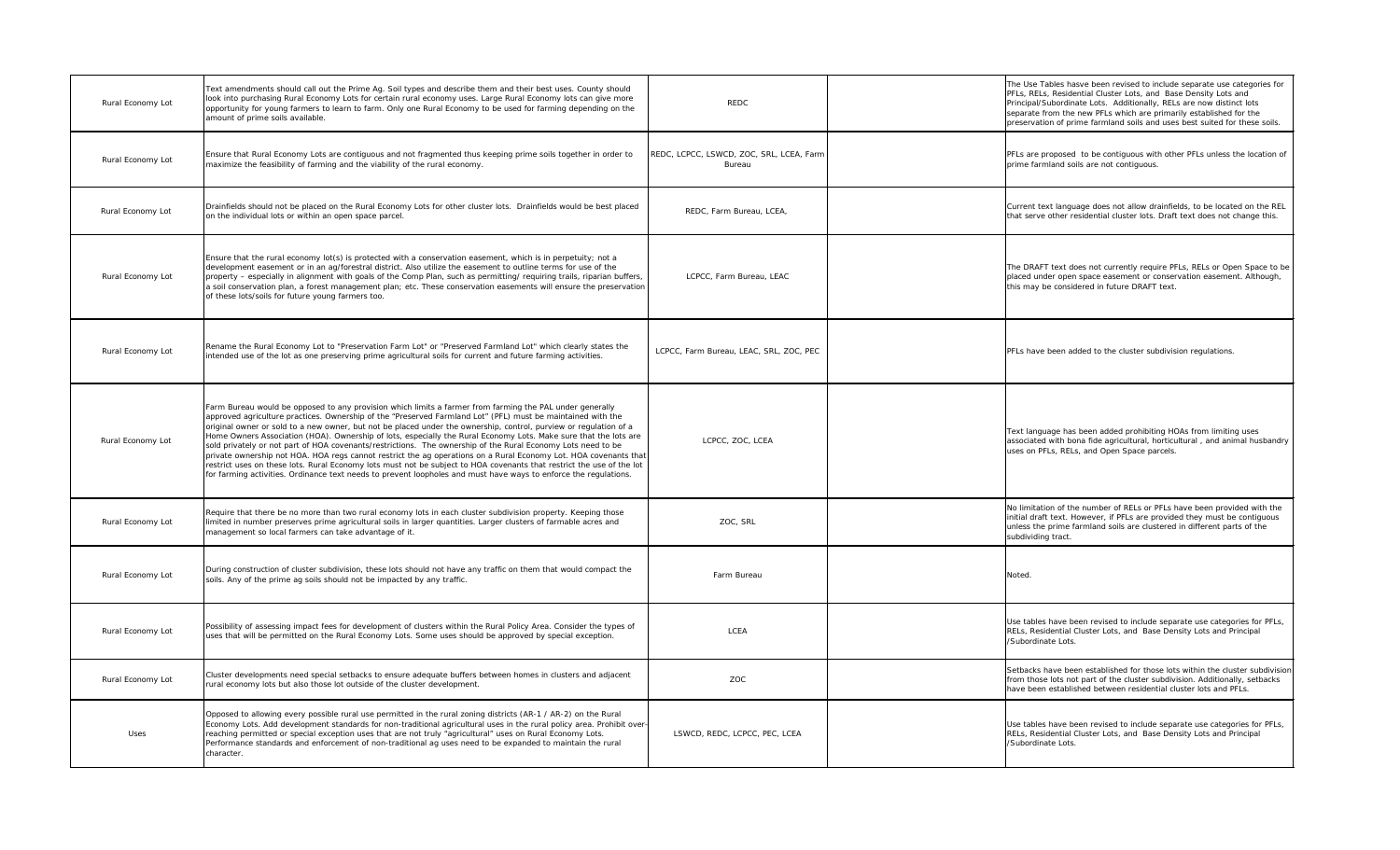| vities<br>I; open<br>ate to | NVBIA | Use tables have been revised to include separate use categories for PFLs,<br>RELs, Residential Cluster Lots, and Base Density Lots and Principal<br><i>V</i> Subordinate Lots. |
|-----------------------------|-------|--------------------------------------------------------------------------------------------------------------------------------------------------------------------------------|